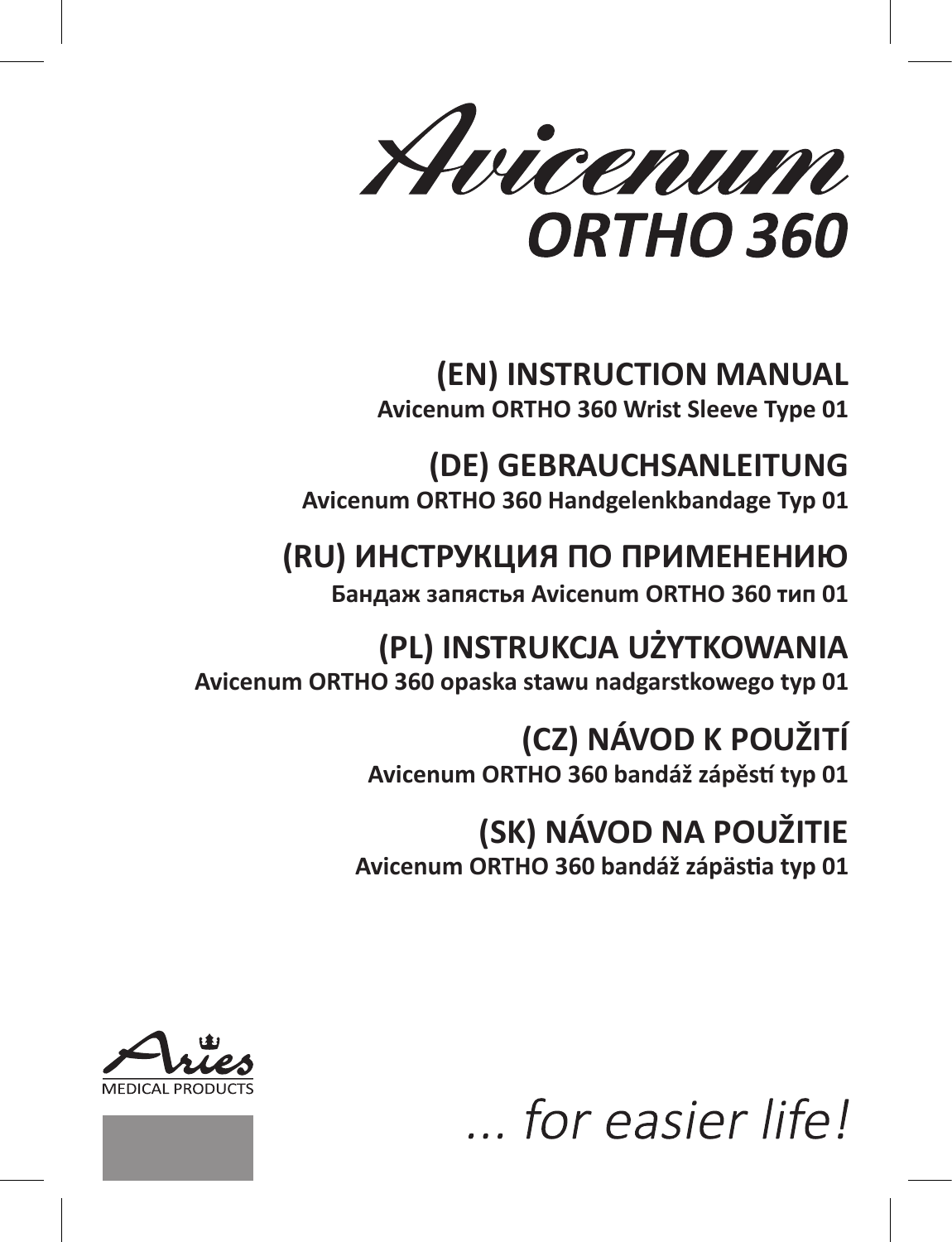#### **(EN) Dear customer,**

In your hands you are now holding a wrist sleeve for supportive post-operative and post-traumatic therapy. You can maximize the benefits of the product by its proper use and maintenance.

**Avicenum ORTHO 360 Wrist Sleeve Type 01** is manufactured by the circular knitting technology. The materials used are non-irritating and latex-free. The product achieves the desired therapeutic effect by exerting compression pressure in the wrist area (you must choose the correct size). It is intended for wrist support in post-traumatic and post-operative therapy. The product is most effective during physical strain. The product is also suitable for sports activities. You should remove the product during longer breaks. **Avicenum ORTHO 360 Wrist Sleeve Type 01** is a medical device intended for use both at home and in medical facilities.

# **Product name: Avicenum ORTHO 360 Wrist Sleeve Type 01**

#### **Product variants:**

• double-sided, sizes S – XXL

#### **User profile:**

**Avicenum ORTHO 360 Wrist Sleeve Type 01** is a medical device intended for use both at home and in medical facilities.

#### **Intended use:**

A medical device designed to support the wrist during post-traumatic and post-operative therapy, in case of flabby muscles, inflammation, or injury to wrist ligaments and tendons and to prevent swelling. This product is also suitable for sports activities as a therapeutic or preventive aid.

#### **Indications:**

- wrist support in post-operative or post-traumatic therapy
- instability and weakness of wrist ligaments
- sprain or injury of wrist ligaments and tendons
- inflammation and swelling in the wrist area
- carpal tunnel syndrome
- prevention of injury and wrist strengthening (e.g., during sporting activities)

If this is the first time you use a wrist sleeve, consult your doctor or have your medical condition regularly examined.

#### **Contraindications:**

- damaged skin
- acute weeping skin manifestations
- lymphatic swelling
- hypersensitivity to materials used
- limb sensitivity disorders (e.g., peripheral neuropathy)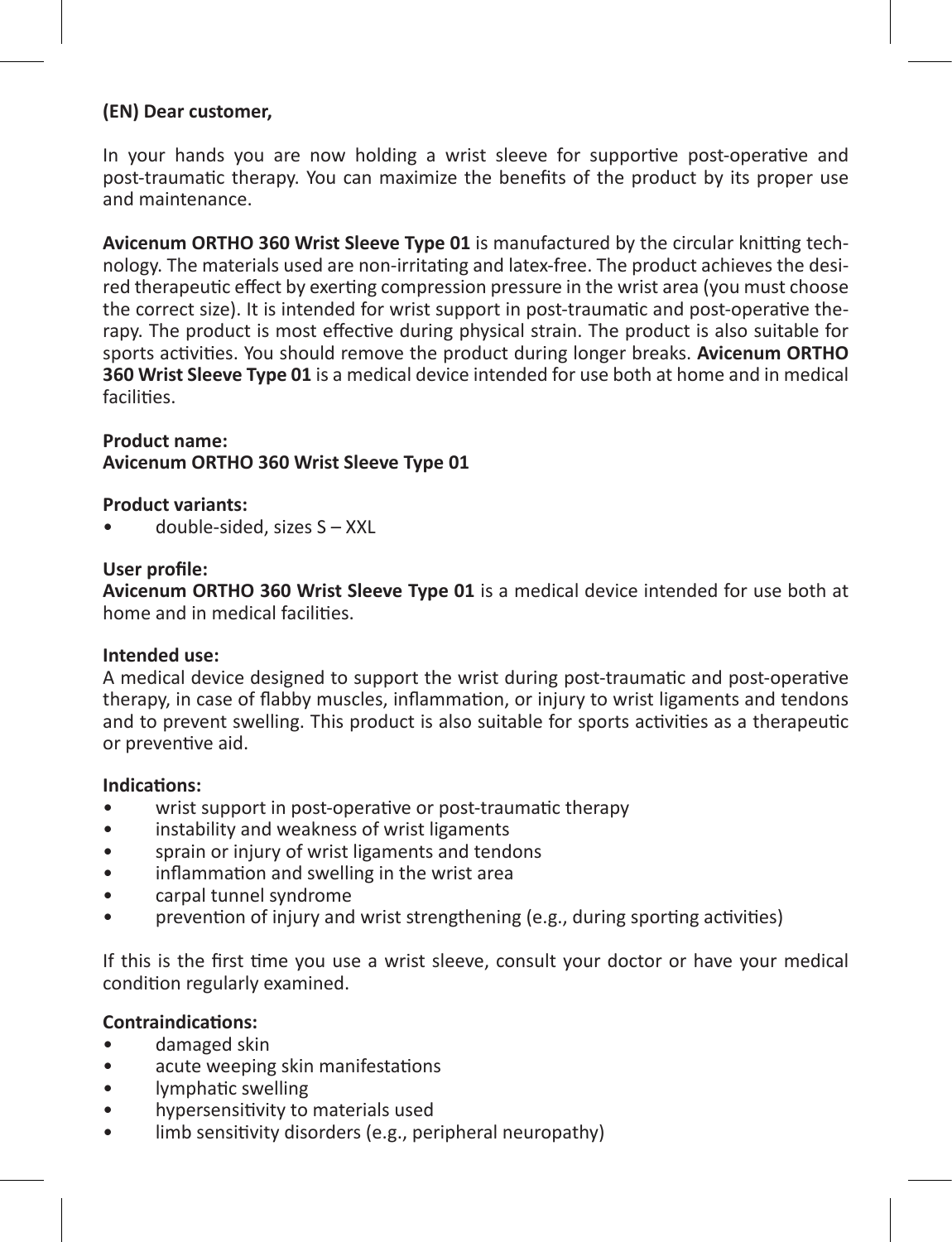Your doctor should consider the use of the product in view of the known contraindications and possible risks compared to the product's therapeutic benefits.

# **Target group:**

Patients with wrist instability, patients undergoing post-operative or post-traumatic therapy of the wrist, and patients with the above indications. The product is intended for use on healthy, intact skin. The product is intended for all age groups and both sexes. The product may be used in pregnancy without limitation.

# **Side effects:**

Side effects may occur especially when using a wrong size of the product or if the product is used outside strenuous activities. If the product is too tight, there may be pressure sores, impaired blood circulation due to compression of blood vessels, or deterioration of sensitivity due to excessive compression of the nerves. Sensitive and hypersensitive individuals may experience skin irritation (redness, itching, or blistering) at the point of contact of the product with the skin.

### **How to choose the correct size:**

In order to achieve the desired effects, you must select the correct size of the product. Determine the size by measuring the circumference at the points indicated in the figure.

#### **Note:**

Any swelling or instability of the wrist should be examined by your doctor. If this is the first time you experience swelling or instability of the wrist, consult your doctor before using the product. Do not use the product if you do not know the cause of the swelling or instability of the wrist. Always consult your doctor before combining the product with other medical devices (e.g., compression arm sleeves).

- use a tape measure
- take the measurements standing up, preferably in the morning right after waking up
- get assistance from another person
- $m$  measured values may change during the therapy  $-$  always verify the correct size before using a new product



| Size | Wrist circumference in cm (point c) |
|------|-------------------------------------|
|      | $13 - 15$                           |
| М    | $15 - 17$                           |
|      | $17 - 19$                           |
| XL   | $19 - 21$                           |
| XXL  | $21 - 23$                           |

**If you are on the border between two sizes**, choose the bigger one. If you have difficulties choosing the size of the product, visit a specialized medical supplies store or directly the manufacturer.

**If you have difficulties putting on the product**, visit a specialized medical supplies store and request a demonstration of the correct method of applying it.

**With a correctly selected size:**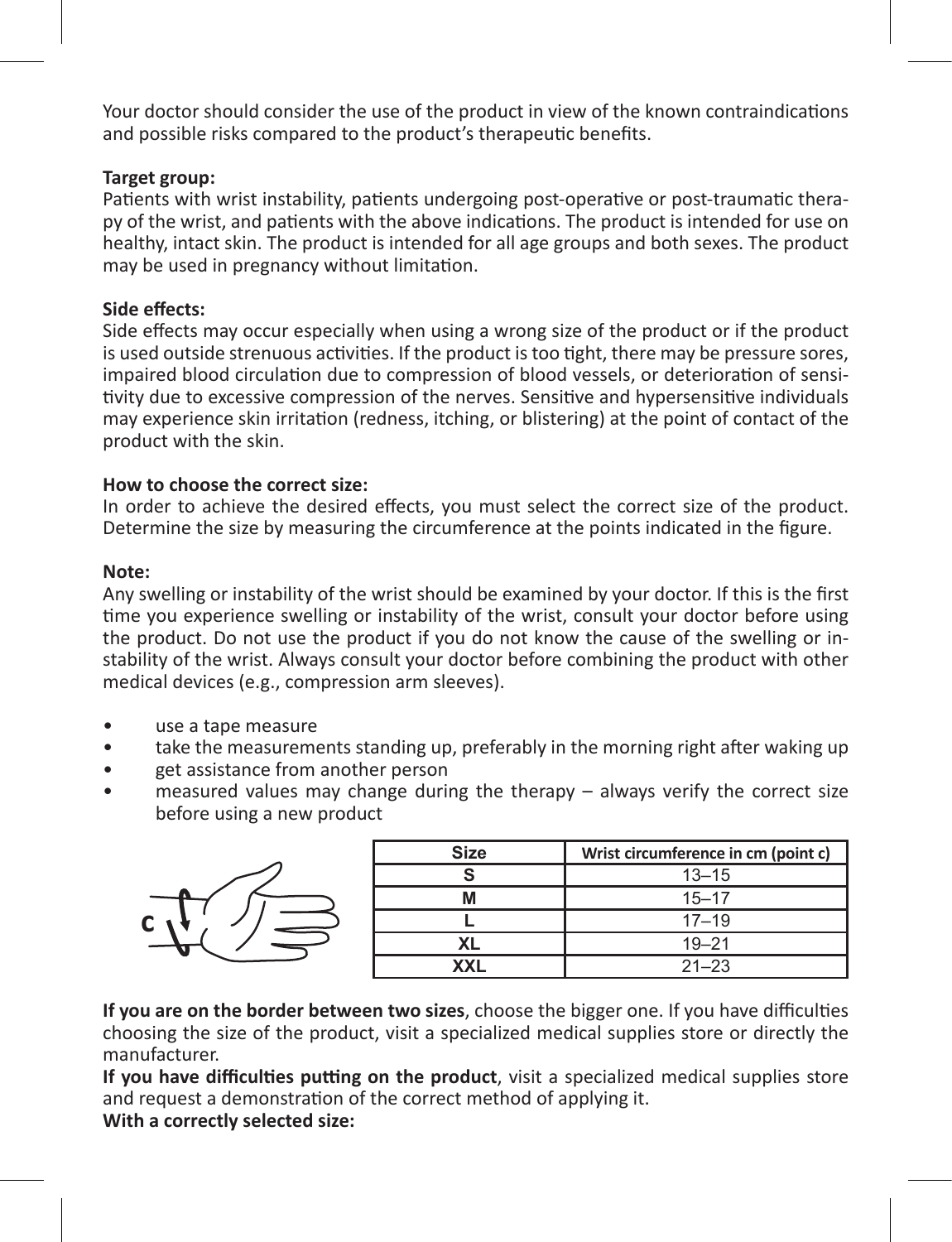- you should feel noticeable but not unpleasant pressure at the wrist area
- the product does not slide or roll down
- the product does not choke at any point

Size and manufacturer information can be found on the tag sewn at the top edge of the product.

#### **Method of use:**

Put on the sleeve by gradually pulling it over the wrist and poking the thumb through the side hole. Never put on the sleeve by merely pulling the top edge – always put it on gradually. When putting on, the product may not come into contact with sharp objects (e.g., jewellery) or long nails.

Stretch the product evenly without creases for effective distribution of pressure.

If you use body cosmetics, wait about 15 minutes after application before you put on the product.

In the case of visible mechanical damage to the product, stop wearing it and preferably replace it with a new product.

# **Care and maintenance:**

**Avicenum ORTHO 360 Wrist Sleeve Type 01** is a medical device intended for repeated use by a single person. The product will maintain its properties and safety for 12 months from the first use under these conditions:

- the product can be washed in a washing machine (maximum washing temperature 30 °C, gentle cycle) in a soapy solution or using a special preparation for washing compressing stockings and sleeves using a wash bag
- do not use fabric softeners
- do not use centrifugation; squeeze the wet product between two towels
- dry the product in a horizontal position away from a direct heat source (radiator, sun)
- do not iron the product
- the maximum number of washing cycles is 120
- store in a dry and dark place, preferably in the original packaging
- do not interfere mechanically in the product, do not repair places damaged by use, do not cut the edges of the product
- the product may not come into contact with organic solvents or bleaching agents

The product is safe to use for 54 months from the date of manufacture. This date is included in the product's batch number in the format YY/MM-1234567 where YY is the year and MM the month of manufacture.

# **Care symbols:**

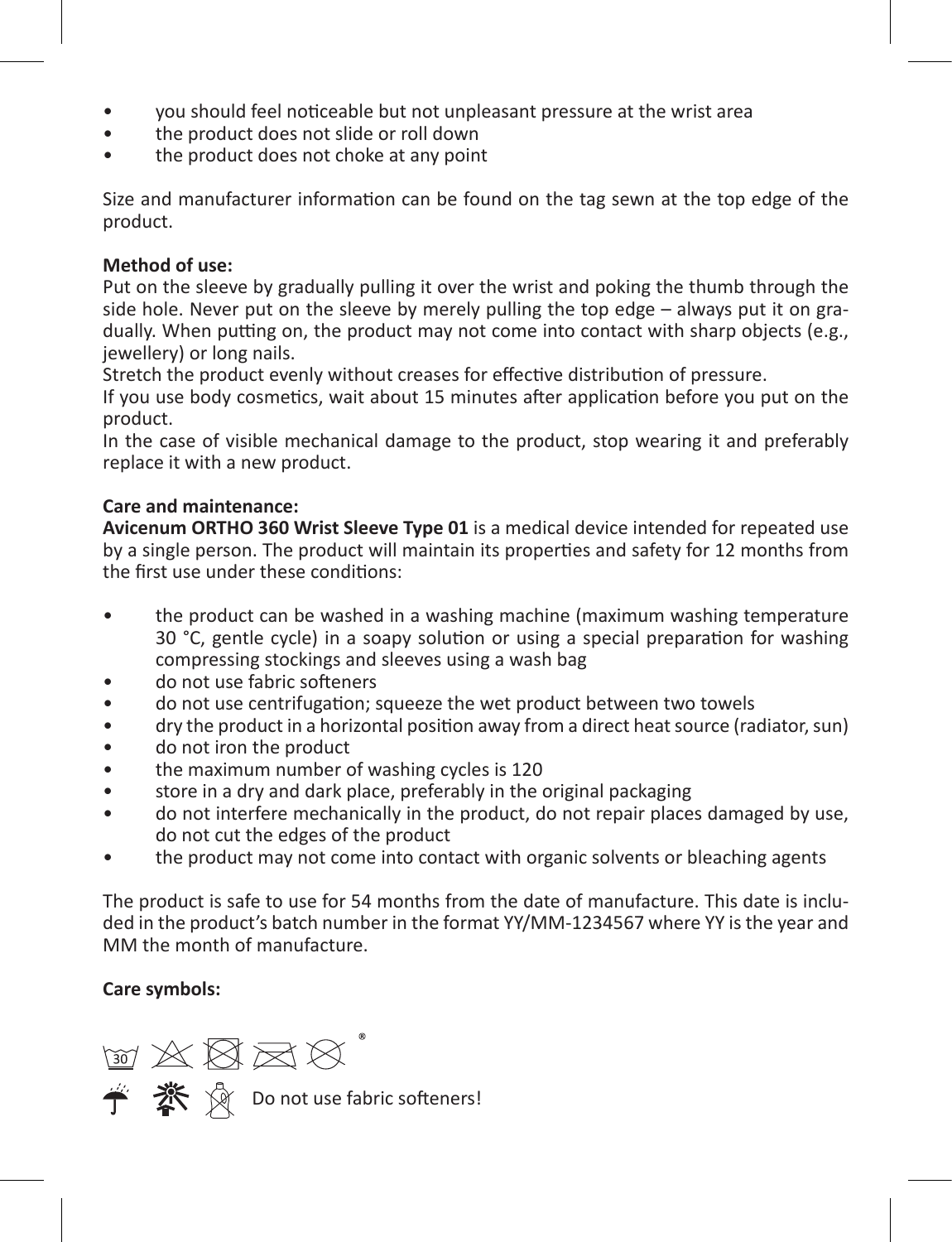#### **Prohibited use:**

Stop using the product immediately if:

- If it shows signs of mechanical damage (replace the product)
- Your health has deteriorated which could be associated with the use of the product – consult your doctor at once

#### **Composition:**

60 % PAD Nylon, 40 % elastan LYCRA®

This medical device does not contain an active substance, including human blood or plasma derivatives, tissues or cells of human origin or derivatives thereof, tissues or cells of animal origin or derivatives thereof.

### **Disposal:**

The product can be disposed of with normal household waste or in a textile waste container. Although the product is intended for use on healthy and intact skin, it may be contaminated with body fluids during use. In that case, dispose of the product as an infectious material.

The material used is not toxic unless burned. Do not burn the used sleeve.

#### **Any serious adverse event that occurred in connection with the use of this product should be reported to the manufacturer and the competent public authorities of the user's country of residence.**

| Česká republika | Státní ústav pro kontrolu léčiv, Šrobárova 48, 100 41 Praha 10                                                                       |
|-----------------|--------------------------------------------------------------------------------------------------------------------------------------|
| Slovensko       | Štátny ústav pre kontrolu liečiv, Kvetná 1024/11, 821 08<br><b>Bratislava</b>                                                        |
| Polska          | Urząd Rejestracji Produktów Leczniczych, Wyrobów Me-<br>dycznych i Produktów Biobójczych, Al. Jerozolimskie 181C,<br>02-222 Warszawa |
| Deutschland     | Das Bundesinstitut für Arzneimittel und Medizinprodukte,<br>Kurt Georg Kiesinger Allee 3, 53175 Bonn                                 |
| Россия          | Roszdravnadzor, Address: 4, bld. 1, Slavyanskaya Square,<br>Moscow, 109074                                                           |
| Україна         | Ministry of Health Ukraine, 7 Hrushevskoho Street, Kyiv,<br>01601                                                                    |
| Australia       | The Therapeutic Goods Administration, 136 Narrabundah<br>Lane, Symonston ACT 2609                                                    |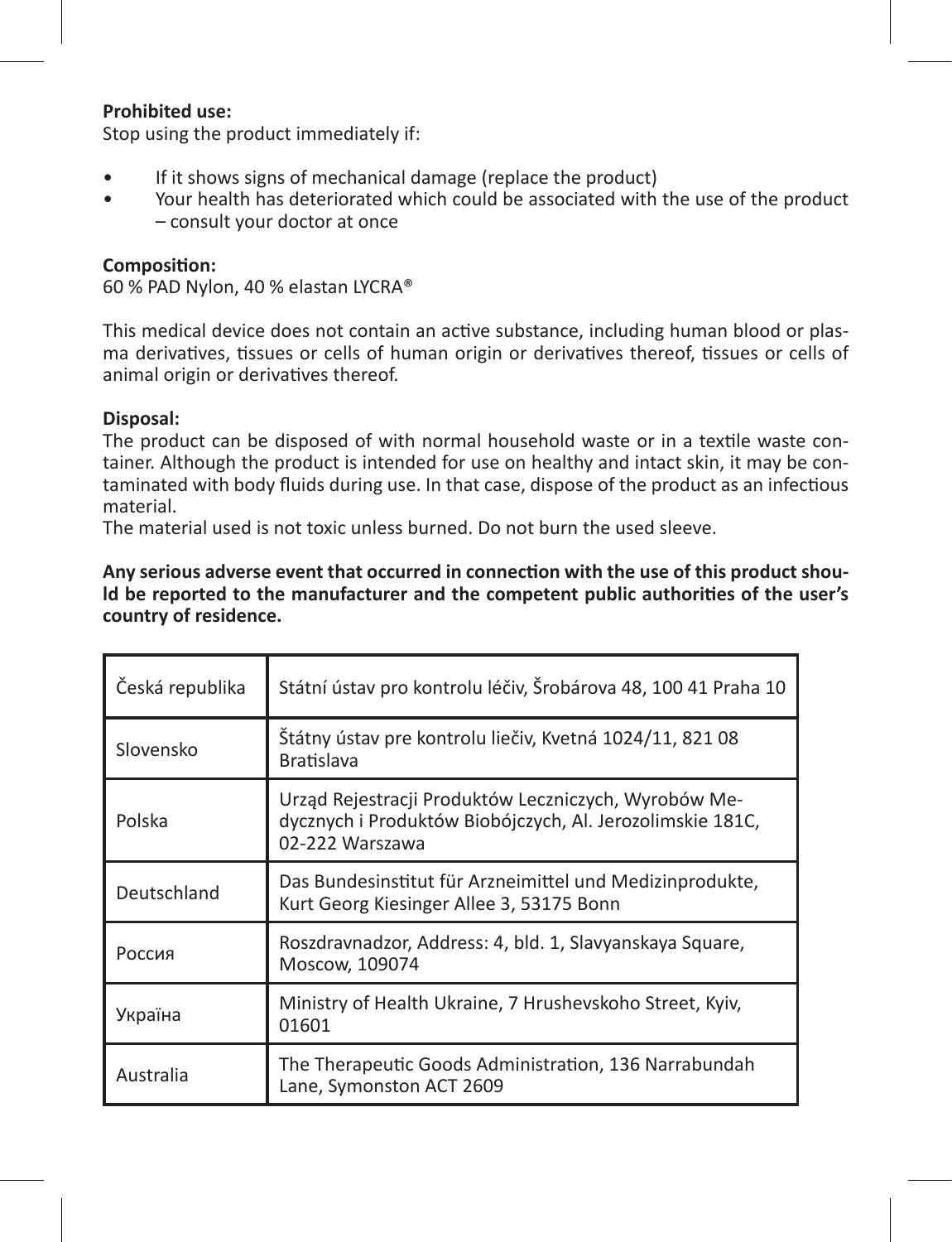# **Manufacturer:**



ARIES, a.s., Studenec 309, 512 33 Studenec, Czech Republic Last reviewed: 03.03.2020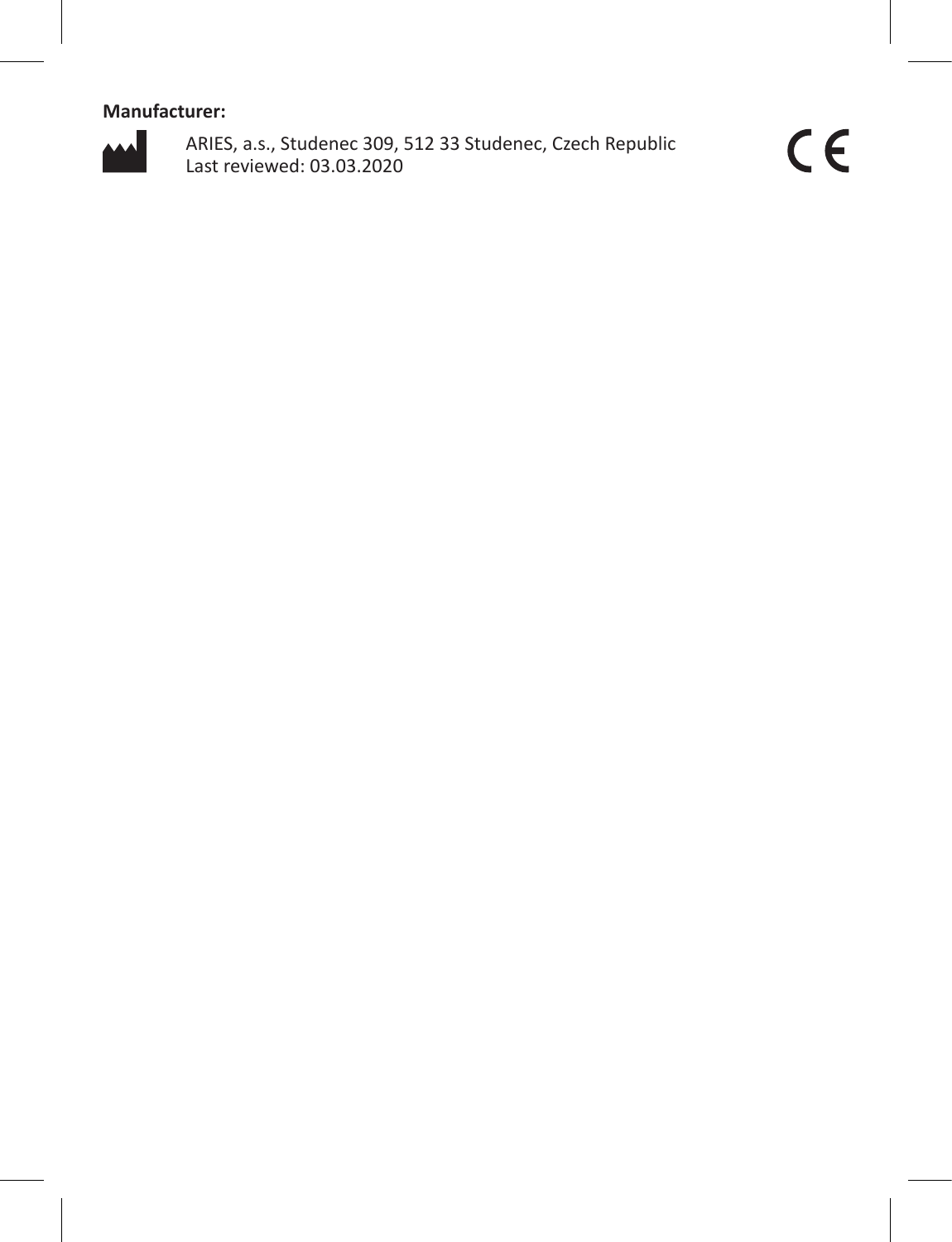# **(DE) Sehr geehrter Kunde,**

Sie halten eine medizinische Handgelenkbandage zur unterstützenden Therapie nach Operationen und Verletzungen in den Händen. Die Gebrauchseigenschaften dieses Produkts können Sie verbessern, indem Sie es richtig pflegen bzw. anwenden.

Die **Avicenum ORTHO 360 Handgelenkbandage Typ 01** ist mit Rundstricktechnologie gefertigt. Die für ihre Herstellung verwendeten Materialien sind nicht hautreizend und enthalten kein Latex. Die Bandage wirkt komprimierend im Bereich des Handgelenks, wodurch sich der erforderliche therapeutische Effekt einstellt (es ist nötig, die richtige Bandagengröße zu wählen). Sie ist zur Unterstützung des Handgelenks bei der Therapie nach Unfällen und Operationen bestimmt. Ihre beste Wirkung erzielt die Bandage bei körperlicher Aktivität. Die Bandage ist auch für sportliche Aktivitäten geeignet. Bei längeren Ruhepausen sollten Sie die Bandage abnehmen. Die **Avicenum ORTHO 360 Handgelenkbandage Typ 01** ist ein Medizinprodukt, das sowohl zur Anwendung zu Hause, als auch bei Gesundheitsdienstleistern bestimmt ist.

#### **Name des Medizinprodukts:**

**Avicenum ORTHO 360 Handgelenkbandage Typ 01**

#### **Varianten des Medizinprodukts:**

• beidseitig, Gr. S - XXL

#### **Anwenderprofil:**

Die **Avicenum ORTHO 360 Handgelenkbandage Typ 01** ist ein Medizinprodukt, das sowohl zur Anwendung zu Hause, als auch bei Gesundheitsdienstleistern bestimmt ist.

#### **Anwendungszweck des Medizinprodukts:**

Medizinprodukt, das zur Stützung des Handgelenks bei der Therapie nach Verletzungen und Operationen sowie zur Reduktion der Entstehung von Schwellungen bestimmt ist und als Unterstützung bei einer Schwäche, Entzündung oder Verletzung der Handgelenkbänder und -sehnen dient. Diese Bandage ist auch bei sportlicher Aktivität zur Heilung oder Prävention geeignet.

#### **Indikation:**

- Unterstützung der Heilung nach Unfällen und Operationen im Bereich des Handgelenks
- Instabilität und Schwäche der Handgelenkbänder
- Verstauchungen oder Verletzungen der Handgelenkbänder und -sehnen
- Entzündungen und Schwellungen im Bereich des Handgelenks
- Karpaltunnelsyndrom
- Vorbeugung von Verletzungen und Festigung des Handgelenks (z. B. bei sportlichen Aktivitäten)

Bei erstmaliger Anwendung der Handgelenkbandage sollten Sie sich bezüglich der Anwendung mit Ihrem behandelnden Arzt beraten, ggf. sollte Ihr Gesundheitszustand regelmäßig ärztlich kontrolliert werden.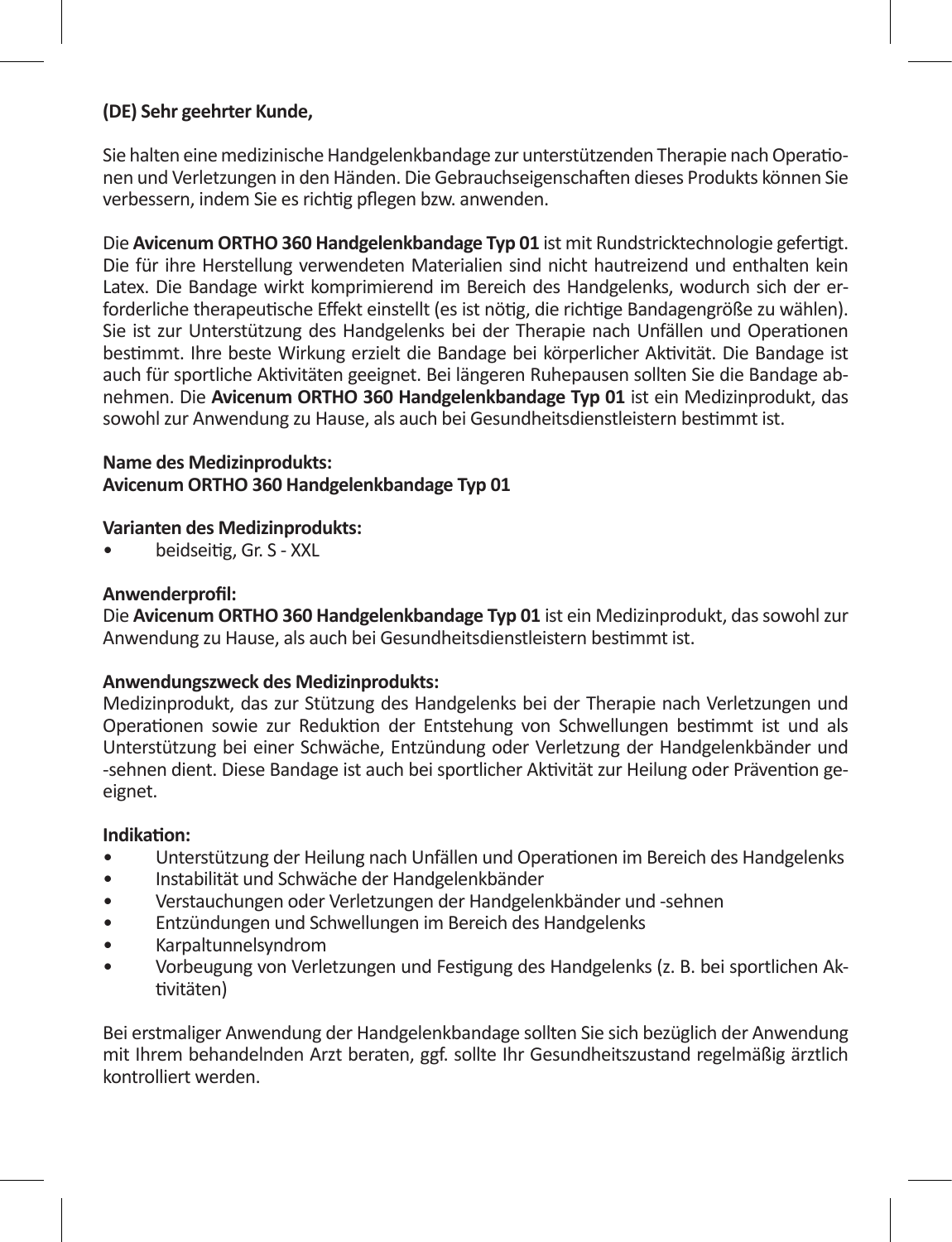#### **Kontraindikation:**

- beschädigte oder verletzte Haut
- akute nässende Hautmanifestationen
- Lymphödeme
- Überempfindlichkeit gegenüber den verwendeten Materialien
- Sensibilitätsstörungen der Gliedmaßen (z. B. periphere Neuropathie)

Bei bekannten Kontraindikationen sollte der behandelnde Arzt die Anwendung der Handgelenkbandage abwägen und das mögliche Risiko gegenüber dem therapeutischen Nutzen des Medizinprodukts beurteilen.

#### **Patienten-Zielgruppe:**

Patienten mit Instabilität des Handgelenks, Therapie des Handgelenks nach Operationen und Verletzungen sowie Patienten mit den oben genannten Indikationen. Die Handgelenkbandage ist zur Anwendung auf gesunder, unverletzter Haut bestimmt. Die Bandage ist für alle Altersgruppen und beide Geschlechter bestimmt. Es besteht keine Anwendungsbeschränkung in der Schwangerschaft.

#### **Nebenwirkungen:**

Nebenwirkungen können vor allem bei falsch gewählter Größe oder bei Anwendung der Handgelenkbandage in unbelastetem Zustand auftreten. Bei zu fest angelegter Handgelenkbandage kann es zu Druckstellen, zu einer Verschlechterung der Durchblutung durch Kompression der Blutgefäße oder zu einer Sensibilitätsverschlechterung durch zu starke Kompression der Nerven kommen. Bei empfindlichen Personen kann es an der Kontaktstelle mit dem Material, aus dem die Handgelenkbandage gefertigt ist, zu Hautirritationen (Rötungen, Juckreiz, Blasenbildung) kommen.

#### **Wahl der richtigen Größe der Handgelenkbandage:**

Zum Erzielen des gewünschten Effekts ist es nötig, die richtige Größe zu wählen. Diese kann nur durch Messen der Umfänge der Gliedmaßen an den auf der Abbildung gekennzeichneten Stellen ermittelt werden.

#### **Hinweis:**

Jedwede Schwellung oder Instabilität des Handgelenks sollte von einem Arzt beurteilt werden. Sollte die Schwellung oder Instabilität des Handgelenks bei Ihnen zum ersten Mal aufgetreten sein, beraten Sie sich vor Anwendung der Handgelenkbandage mit Ihrem Arzt. Beginnen Sie keine Selbstbehandlung mit der Handgelenkbandage, sofern Sie die Ursache der Schwellung oder Instabilität des Handgelenks nicht kennen. Beraten Sie sich vor einer Kombination mit anderen Medizinprodukten (z. B. mit einem Kompressionsarmstrumpf) stets mit Ihrem behandelnden Arzt.

- zum Messen ein Schneidermaßband verwenden
- messen Sie im Stehen, am besten früh morgens nach dem Aufwachen
- bitten Sie eine zweite Person um Hilfe
- die gemessenen Werte können sich im Laufe der Behandlung ändern überprüfen Sie vor der Anwendung einer neuen Handgelenkbandage-Packung stets die richtige Größe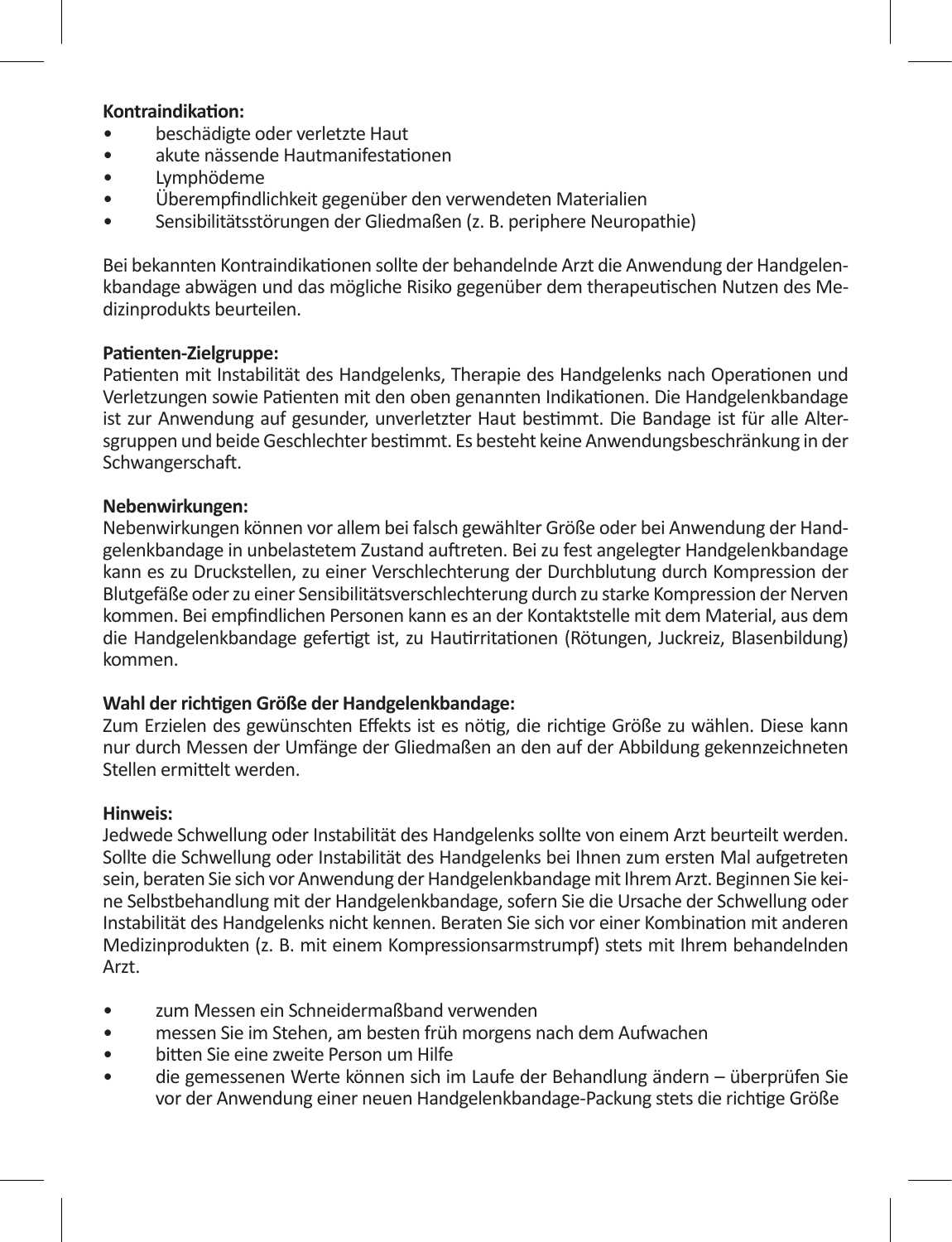|  | Größe | Umfang des Handgelenks in cm<br>(Punkt c) |
|--|-------|-------------------------------------------|
|  |       | $13 - 15$                                 |
|  |       | $15 - 17$                                 |
|  |       | $17 - 19$                                 |
|  | XL.   | $19 - 21$                                 |
|  | XXL   | $21 - 23$                                 |

**Sollten die gemessenen Werte an der Grenze zwischen zwei Größen liegen**, wählen Sie die größere. Sollten Sie sich bei der Wahl der Größe der Handgelenkbandage nicht sicher sein, suchen Sie ein Sanitätshaus oder direkt den Hersteller auf.

**Sollte sich die Handgelenkbandage schlecht überziehen lassen**, besuchen Sie das Sanitätshaus und bitten Sie um Vorführung der richtigen Anziehtechnik.

#### **Richtig gewählte Größe:**

**c**

- Sie verspüren im Bereich des Handgelenks einen merklichen, jedoch keineswegs unangenehmen Druck
- die Handgelenkbandage verrutscht nicht und wirft keine Falten
- die Handgelenkbandage schneidet nirgends ein

Angaben zur Größe und zum Hersteller sind auf dem Etikett zu finden, das am oberen Rand der Handgelenkbandage angebracht ist.

# **Anwendung der Handgelenkbandage:**

Ziehen Sie die Bandage schrittweise über die Hand und stecken Sie den Daumen in die dafür vorgesehene Öffnung an der Seite. Legen Sie die Bandage niemals nur durch Ziehen an ihrem oberen Rand an, sondern ziehen Sie sie immer schrittweise über. Beim Anziehen sollte die Bandage nicht mit scharfen Gegenständen (z. B. Schmuck) oder langen Fingernägeln in Kontakt kommen.

Die Bandage muss gleichmäßig und ohne Falten angelegt sein, damit es zu einer wirksamen Verteilung des Drucks kommt.

Sollten Sie Körperkosmetik benutzen, warten Sie mit dem Anziehen der Bandage nach der Applikation ca. 15 min.

Tragen Sie die Bandage bei sichtbarer mechanischer Beschädigung nicht mehr und ersetzen Sie sie am besten durch eine neue.

# **Pflege:**

Die **Avicenum ORTHO 360 Handgelenkbandage Typ 01** ist ein Medizinprodukt, das zur wiederholten Anwendung durch eine Person bestimmt ist. Ihre Wirksamkeit und Sicherheit bleiben unter Einhaltung folgender Regeln über einen Zeitraum von 12 Monaten ab der ersten Anwendung erhalten:

- Maschinenwäsche möglich (bei max. 30 °C im Schonwaschgang) mit einer Seifenlösung oder einem Spezialpräparat zum Waschen von Kompressionsstrümpfen und Bandagen, in einem Schutzbeutel (Wäschenetz)
- keinen Weichspüler verwenden
- nicht schleudern, nasse Handgelenkbandage zwischen zwei Handtüchern ausdrücken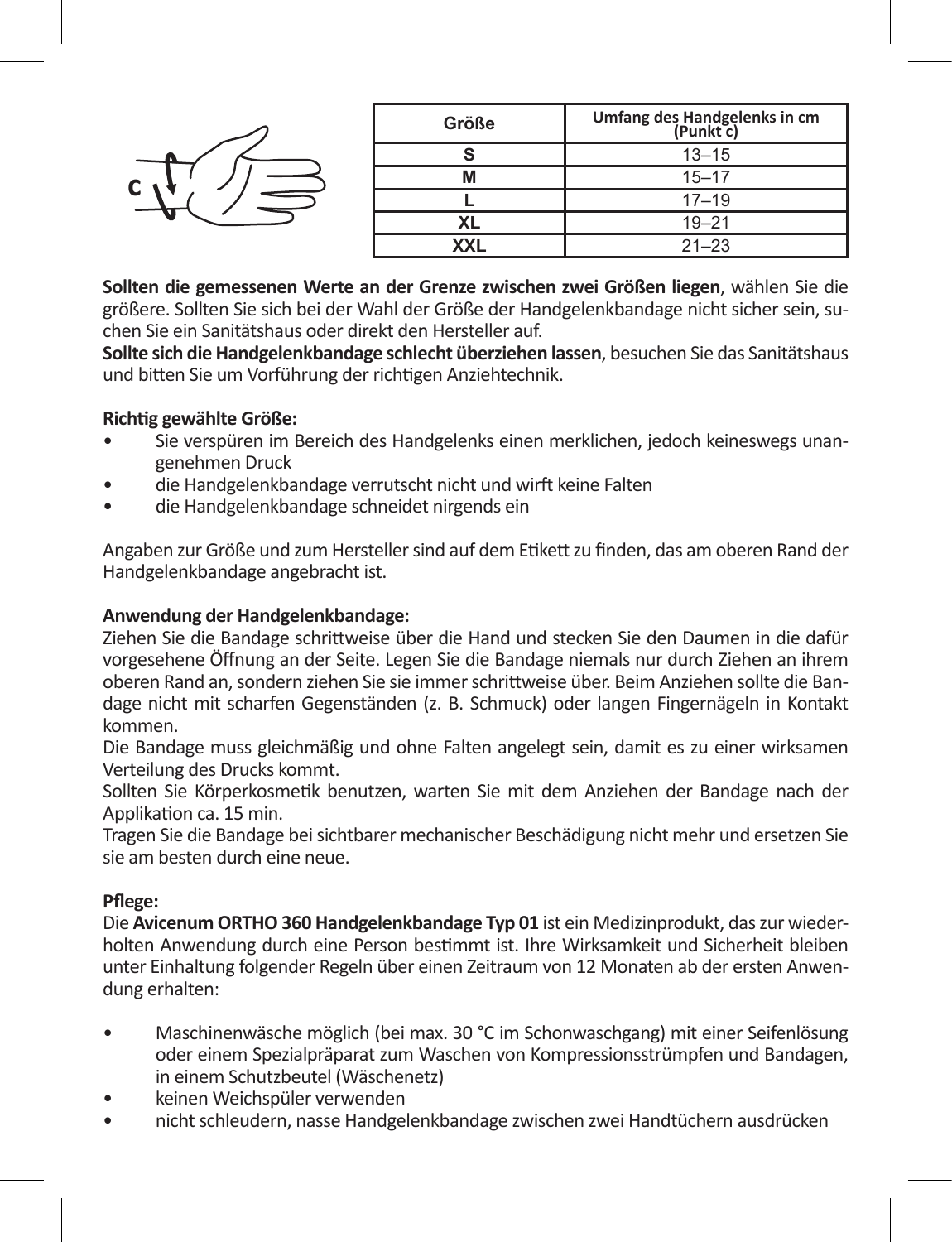- in waagerechter Lage ohne direkten Kontakt zu Wärmequellen (Heizkörper, Sonne) trocknen
- Handgelenkbandage nicht bügeln
- maximal 120 Waschzyklen möglich
- im Trockenen und Dunklen aufbewahren, am besten in der Originalverpackung
- nicht mechanisch in die Handgelenkbandage eingreifen, durch die Anwendung beschädigte Stellen nicht reparieren, Ränder nicht einschneiden
- die Handgelenkbandage darf nicht in Kontakt mit organischen Lösungsmitteln oder Bleichmitteln kommen

Das Medizinprodukt kann 54 Monate ab Herstellungsdatum sicher verwendet werden. Dieses Datum ist Bestandteil der Chargennummer des Medizinprodukts, die im Format JJ/MM-1234567 dargestellt wird, wobei JJ für das Herstellungsjahr und MM für den Herstellungsmonat steht.

# **Pflegesymbole:**



**<del>≮</del> ※** ☆ Keinen Weichspüler verwenden!

# **Nicht anwenden:**

Brechen Sie die Anwendung des Medizinproduktes sofort ab, wenn:

- Zeichen einer mechanischen Beschädigung auftreten (tauschen Sie die Bandage gegen eine neue aus)
- Sie eine Verschlechterung Ihres Gesundheitszustands beobachten, die mit der Anwendung der Handgelenkbandage im Zusammenhang stehen könnte – beraten Sie sich in einem solchen Fall mit Ihrem behandelnden Arzt

# **Zusammensetzung:**

60 % PAD Nylon, 40 % Elasthan LYCRA®

Dieses Medizinprodukt enthält keine Wirkstoffe, einschließlich Derivate aus menschlichem Blut oder Blutplasma, und auch keine Gewebe oder Zellen menschlichen Ursprungs oder deren Derivate und keine Gewebe oder Zellen tierischen Ursprungs oder deren Derivate.

# **Entsorgung:**

Die Handgelenkbandage kann mit dem üblichen Siedlungsabfall entsorgt werden, gegebenenfalls in einen Textilsammelcontainer geworfen werden. Obwohl das Produkt zur Anwendung auf gesunder, unverletzter Haut bestimmt ist, kann nicht ausgeschlossen werden, dass es während der Anwendung zur Kontamination mit Körperflüssigkeiten kommt. In einem solchen Fall ist die Handgelenkbandage als infektiöses Material zu entsorgen.

Das verwendete Material ist nicht toxisch, sofern es nicht brennt. Die benutzte Bandage niemals verbrennen.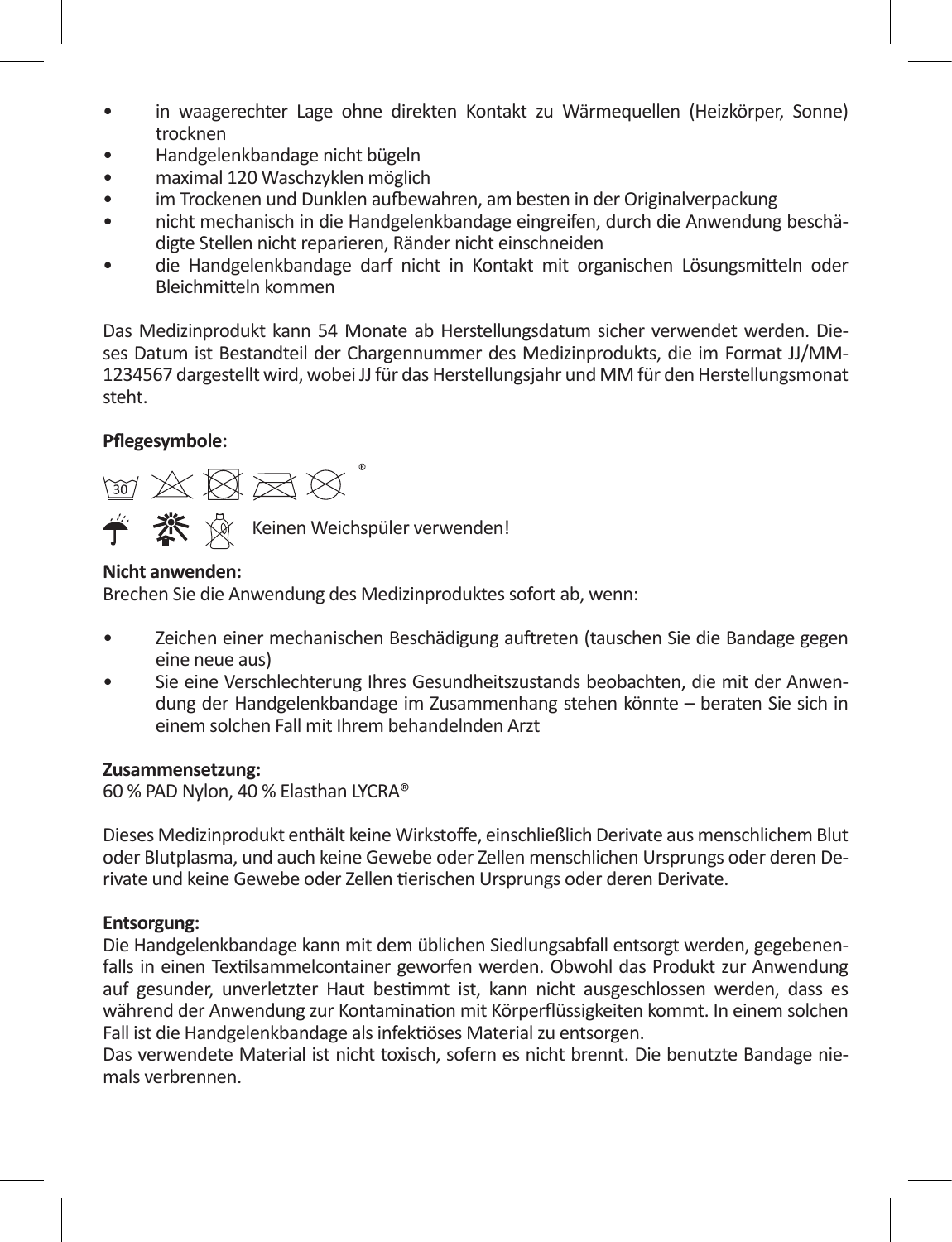**Jedwedes schwerwiegende unerwünschte Vorkommnis, zu dem es im Zusammenhang mit dem betreffenden Produkt gekommen ist, ist dem Hersteller und der zuständigen Behörde des Mitgliedstaats zu melden, in dem der Anwender und/oder Patient ansässig ist.** 

| Česká republika | Státní ústav pro kontrolu léčiv, Šrobárova 48, 100 41 Praha 10                                                                       |
|-----------------|--------------------------------------------------------------------------------------------------------------------------------------|
| Slovensko       | Štátny ústav pre kontrolu liečiv, Kvetná 1024/11, 821 08<br><b>Bratislava</b>                                                        |
| Polska          | Urząd Rejestracji Produktów Leczniczych, Wyrobów Me-<br>dycznych i Produktów Biobójczych, Al. Jerozolimskie 181C,<br>02-222 Warszawa |
| Deutschland     | Das Bundesinstitut für Arzneimittel und Medizinprodukte,<br>Kurt Georg Kiesinger Allee 3, 53175 Bonn                                 |
| Россия          | Roszdravnadzor, Address: 4, bld. 1, Slavyanskaya Square,<br>Moscow, 109074                                                           |
| Україна         | Ministry of Health Ukraine, 7 Hrushevskoho Street, Kyiv,<br>01601                                                                    |
| Australia       | The Therapeutic Goods Administration, 136 Narrabundah<br>Lane, Symonston ACT 2609                                                    |

# **Hersteller:**



ARIES, a.s., Studenec 309, 512 33 Studenec Datum der letzten Revision des Textes: 03.03.2020  $C\epsilon$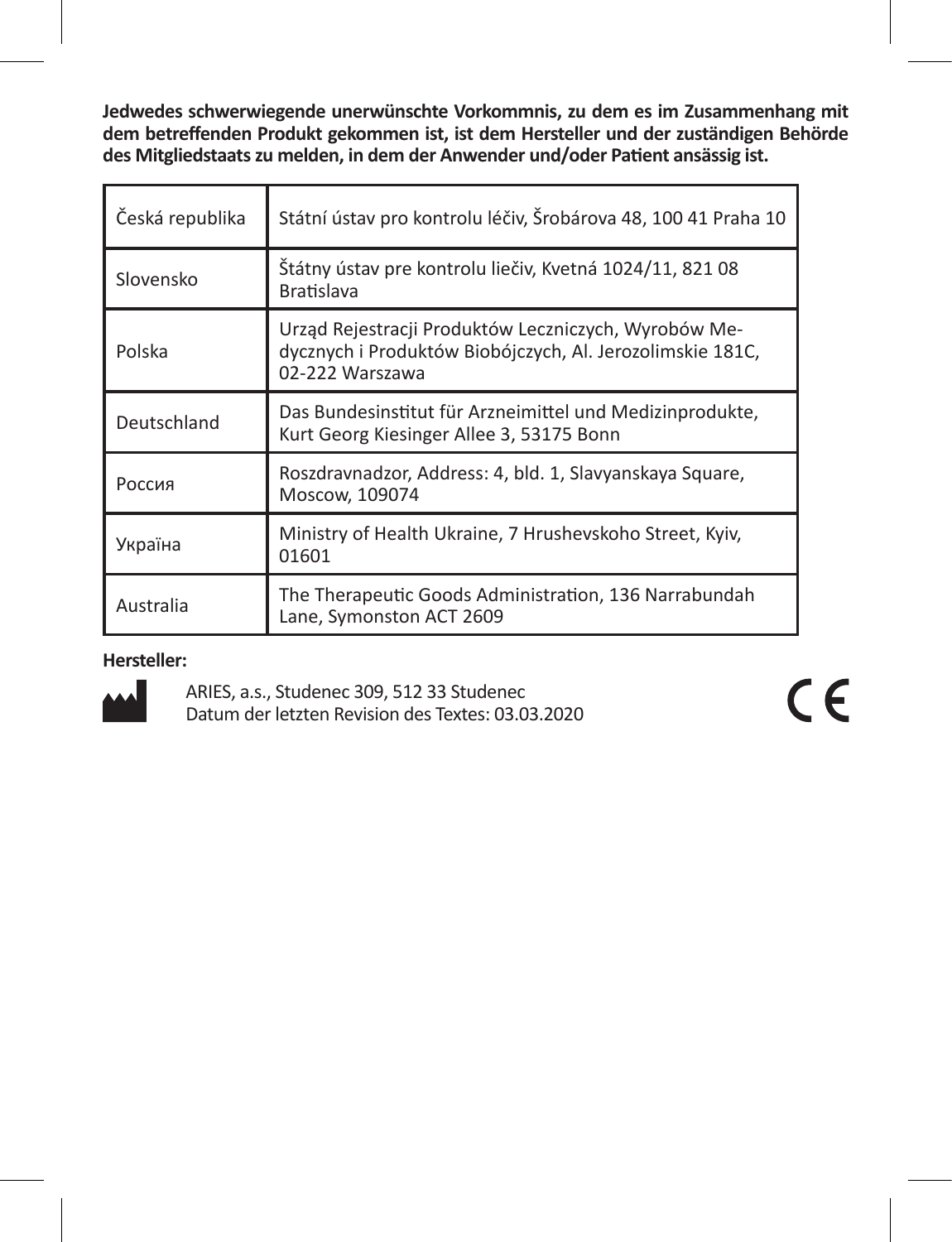#### **(RU) Дорогой клиент,**

в ваших руках – бандаж для запястья, предназначенный для вспомогательной терапии после операций и травм. Правильным использованием и уходом за изделием вы можете поддержать его полезные свойства.

**Бандаж запястья Avicenum ORTHO 360 тип 01** изготовлен по технологии кругового плетения. Материалы использованные в бандаже не вызывают раздражение и не содержат латекс. Бандаж действует за счет компрессионного воздействия в области запястья, которое оказывает необходимый терапевтический эффект. Для правильного эффекта бандажа необходимо подобрать правильный размер. Бандаж предназначен для поддержки запястья во время терапии после операций и травм. Наилучший эффект бандаж оказывает во время физической нагрузки и, таким образом, им можно пользоваться и во время спорта. При длительных периодах отдыха или неподвижности бандаж следует снимать. Бандаж запястья **Avicenum ORTHO 360 тип 01** – это медицинское изделие предназначенное и для домашнего использования, и для использования в области медицинских услуг.

#### **Название медицинского изделия: Бандаж запястья Avicenum ORTHO 360 тип 01**

#### **Варианты медицинского изделия:**

• двухсторонний, размер S – XXL

#### **Профиль пользователя:**

**Бандаж запястья Avicenum ORTHO 360 тип 01** – это медицинское изделие предназначенное и для домашнего использования, и для использования в области медицинских услуг.

#### **Цель применения:**

Медицинское изделие предназначено для укрепления запястья во время терапии после операций и травм, для профилактики отеков, и для укрепления запястья в случае слабости, травмы или воспаления связок или сухожилия. Бандаж также можно использовать во время занятия спортом в целях лечения или профилактики.

#### **Показания:**

- поддержка лечения запястья после операций и травм
- нестабильность и слабость связок запястья
- вывих или травмы связок и сухожилий запястья
- воспаления и отеки в области запястья
- синдром запястного канала
- профилактика травм и укрепление запястья (к примеру, во время занятия спортом)

Если вы используете бандаж запястья впервые, рекомендуем проконсультировать его применение с лечащим врачом или регулярно проходить у него осмотр.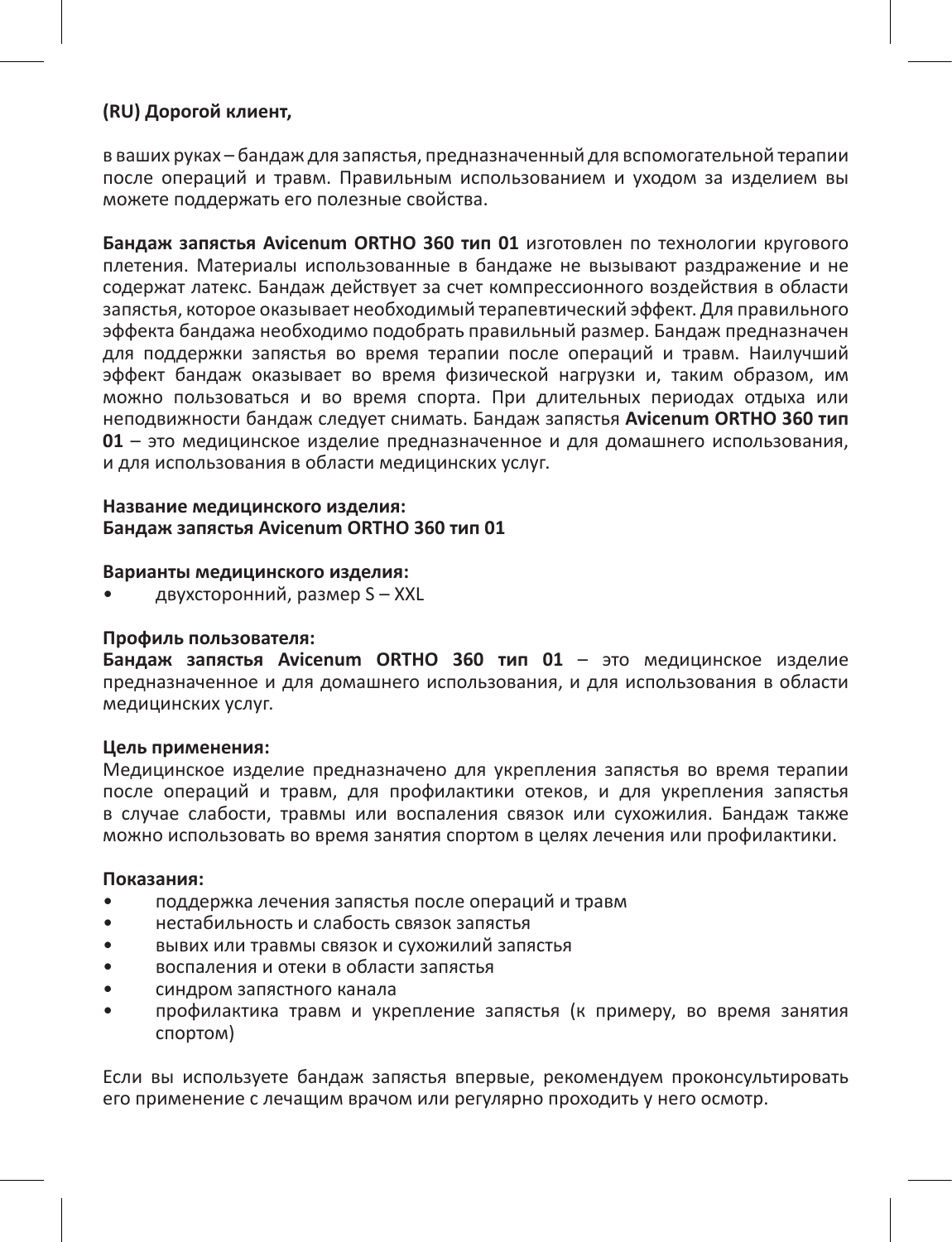#### **Противопоказания:**

- поврежденная или травмированная кожа
- мокнущие места на коже
- лимфатические отеки
- повышенная чувствительность к использованному материалу
- расстройства чувствительности конечностей (к примеру, периферическая нейропатия)

В связи с существованием противопоказаний, лечащий врач должен оценить, насколько уместно использование бандажа и взвесить возможные риски и терапевтический эффект бандажа.

#### **Для кого предназначен бандаж:**

Для пациентов с нестабильным запястьем, для терапии после травм и операций и для пациентов с вышеприведенными показаниями. Бандаж следует надевать на здоровую, неповрежденную кожу. Бандаж предназначен для мужчин и женщин любого возраста. Бандаж также можно использовать во время беременности.

#### **Побочные эффекты:**

Бандаж может иметь побочные эффекты прежде всего при использовании неправильного размера или при использовании во время отсутствия физической нагрузки. Слишком туго затянутый бандаж может привести к образованию мозолей, ухудшенному кровоснабжению (в результате сжатия сосудов), или ухудшенной чувствительности (в результате чрезмерного сжатия нервов). Более чувствительные люди могут заметить признаки раздражения кожи (покраснение, зуд, образование пузырьков) в местах соприкосновения кожи с материалом, из которого изготовлен бандаж.

#### **Как подобрать правильный размер бандажа:**

Для правильного эффекта бандажа необходимо подобрать правильный размер. Для того, чтобы определить нужный размер, необходимо измерить конечность в местах обозначенных на рисунке.

#### **Предупреждение:**

Любые отеки или нестабильность запястья должен оценить врач. Если вы наблюдаете отек или нестабильность впервые, посоветуйтесь перед использованием бандажа с вашим врачом. Не приступайте к самолечению при помощи бандажа если вам не известна причина отека или нестабильности запястья. Сочетание бандажа с другими медицинскими изделиями (к примеру, с компрессионными рукавами) всегда необходимо обсудить в лечащим врачом.

- для измерения используйте швейный метр
- измерение следует проводить стоя, в идеальном случае утром, после сна
- попросите кого-нибудь помочь вам измерить нужное место
- в течение лечения измеренный размер может меняться, поэтому перед тем, как надеть новый бандаж проверьте, что он подходящего размера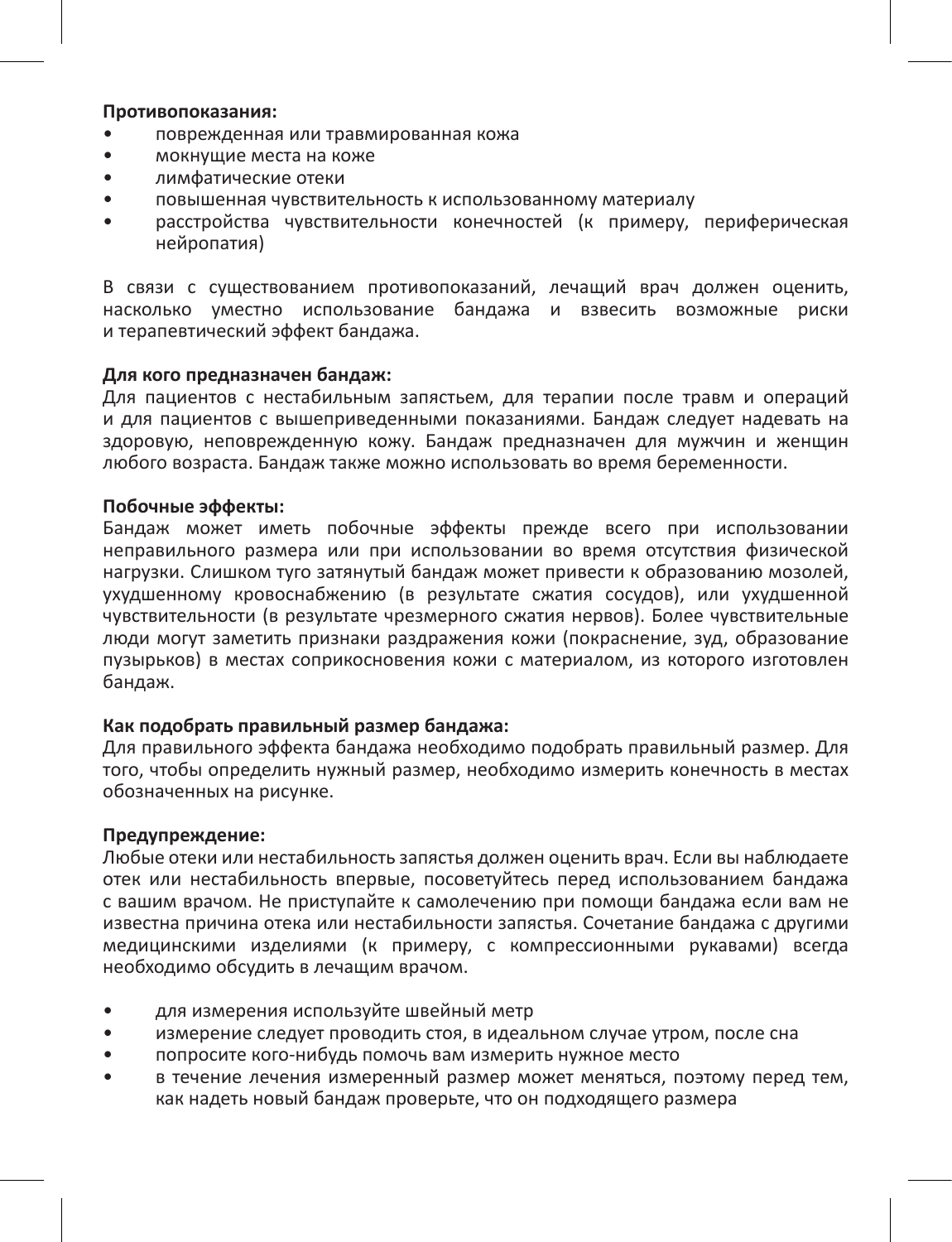

| Размер     | окружность запястья в<br>сантиметрах (точка с) |
|------------|------------------------------------------------|
|            | $13 - 15$                                      |
| М          | $15 - 17$                                      |
|            | $17 - 19$                                      |
| ΧI         | $19 - 21$                                      |
| <b>XXL</b> | $21 - 23$                                      |

**Если измеренный обхват на грани двух размеров**, выбирайте более крупный. Если вы не уверены, какой размер вам подойдет, посетите специализированный пункт выдачи медицинских изделий или производителя.

**Если вам сложно надеть бандаж,** посетите специализированный пункт выдачи медицинских изделий, где вам продемонстрируют правильную технику надевания.

#### **Как узнать, что вы подобрали правильный размер:**

- в области запястья ощущается заметное давление, которое, однако, не является неприятным
- бандаж не сползает и не собирается
- бандаж нигде не давит

Информация о размере и производителе находится на этикетке вшитой около верхнего края бандажа.

#### **Использование бандажа:**

Постепенно натяните бандаж на руку и просуньте большой палец через боковое отверстие. Никогда не надевайте бандаж натягиванием за верхний край. Надевая бандаж убедитесь, что он не соприкасается с острыми предметами, к примеру, с украшениями или длинными ногтями.

Бандаж следует натянуть равномерно, без складок, чтобы обеспечить эффективное распределение давления.

Если вы пользуетесь косметикой для тела, подождите после ее применения как минимум 15 минут прежде чем надеть бандаж.

Если вы обнаружили на бандаже механическое повреждение, не используйте его и, в идеальном случае, поменяйте на новый.

#### **Уход за изделием:**

**Бандаж запястья Avicenum ORTHO 360 тип 01** – это медицинское изделие предназначенное для повторного использования одним человеком. Свойства и безопасность бандаж сохраняет в течение 12 месяцев од первого использования, причем необходимо соблюдать следующие правила:

- бандаж можно стирать в стиральной машине (при температуре 30 °C в режиме бережной стирки) с использованием мыльного раствора или специального средства для стирки компрессионных чулок и бандажей и поместив бандаж в мешок для стирки
- не используйте кондиционеры для белья
- не используйте в стиральной машине режим отжима отожмите бандаж вручную, при помощи двух полотенец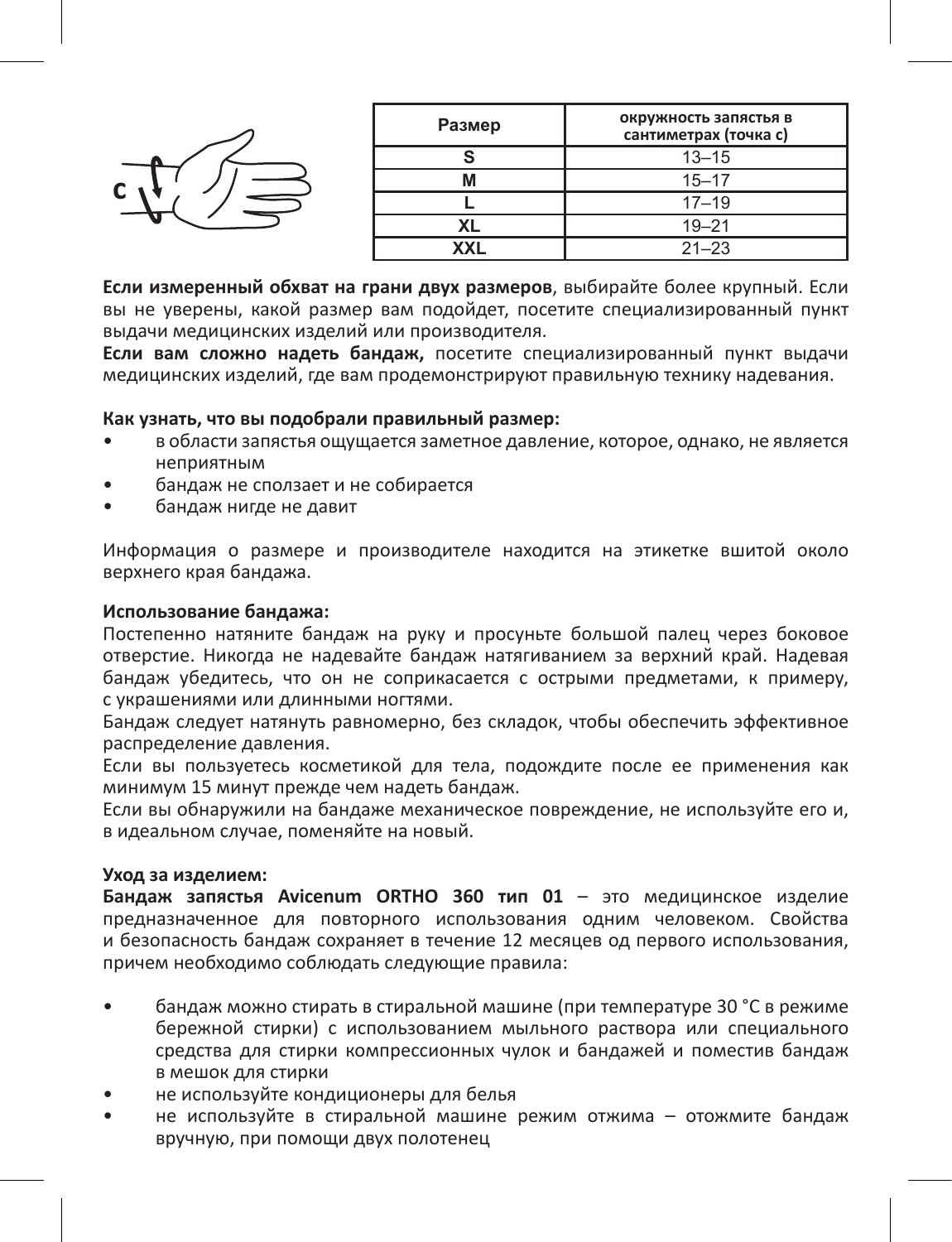- сушите бандаж в горизонтальном положении, в стороне от прямых источников тепла (батарея, солнце)
- не гладьте бандаж утюгом
- максимальное количество стирок 120
- храните бандаж на сухом и темном месте, лучше всего в оригинальной упаковке
- воздержитесь какого-либо механического вмешательства в бандаж не чините повреждения, которые образовались в последствии использования, не надрезайте края
- следите за тем, чтобы на бандаж не попадали органические растворители и отбеливающие средства

Бандаж можно безопасно использовать в течение 54 месяцев от даты производства. Дата производства является частью номера партии изделия в формате ГГ/ММ-1234567 где ГГ означает год а ММ месяц изготовления.

#### **Значки по уходу за изделием:**



 $\hat{+}$   $\hat{\mathbf{x}}$   $\hat{\mathbf{y}}$  не использовать кондиционер для белья!

#### **Когда не следует использовать бандаж:**

Немедленно перестаньте использовать бандаж если:

- на нем появились признаки механического повреждения (поменяйте бандаж на новый)
- вы наблюдаете ухудшение состояния, которое могло бы быть связано с использованием бандажа – в таком случае посоветуйтесь с врачом

#### **Состав:**

60 % PAD Нейлон, 40 % эластан LYCRA®

Бандаж не содержит в себе лечебные препараты, дериваты человеческой крови или плазмы, ткани или клетки человеческого происхождения или их дериваты, или ткани или клетки животного происхождения или их дериваты.

#### **Как правильно выбросить изделие:**

Бандаж можно выбросить вместе с коммунальным мусором или поместить в контейнер для текстиля. Не смотря на то, что изделие предназначено для использования на здоровой коже без травм, не возможно исключить загрязнение бандажа жидкостями тела. В таком случае бандаж следует уничтожить как инфекционный материал.

Материал, из которого изготовлено изделие, не является токсическим, за исключением его возгорания. Поэтому, никогда не сжигайте старый бандаж.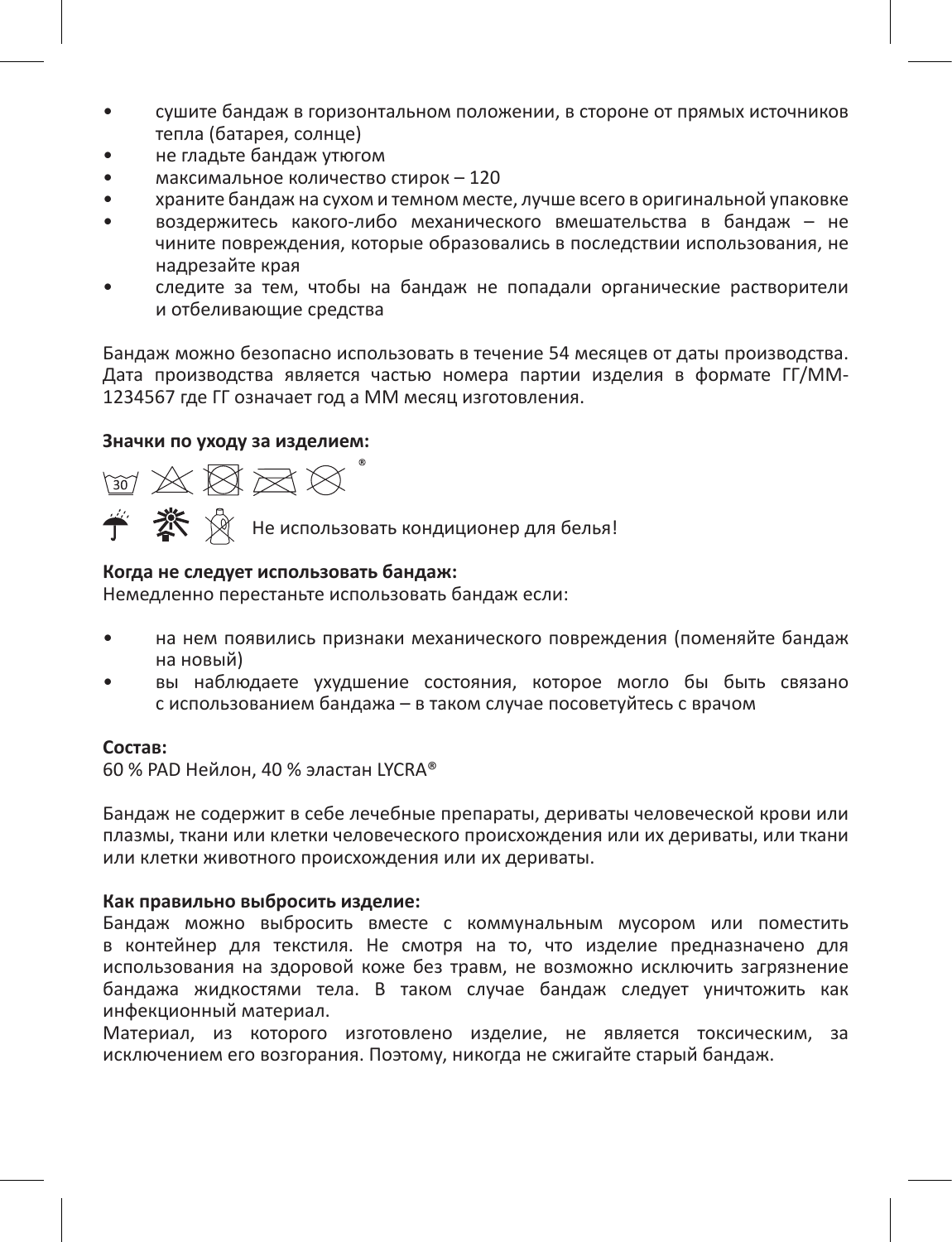**Любые серьезные нежелательные ситуации, которые образовались в связи с использованием изделия, следует сообщить производителю или в соответствующие органы государственной администрации страны, в которой проживает пациент/пользователь:** 

| Česká republika | Státní ústav pro kontrolu léčiv, Šrobárova 48, 100 41 Praha 10                                                                       |
|-----------------|--------------------------------------------------------------------------------------------------------------------------------------|
| Slovensko       | Štátny ústav pre kontrolu liečiv, Kvetná 1024/11, 821 08<br><b>Bratislava</b>                                                        |
| Polska          | Urząd Rejestracji Produktów Leczniczych, Wyrobów Me-<br>dycznych i Produktów Biobójczych, Al. Jerozolimskie 181C,<br>02-222 Warszawa |
| Deutschland     | Das Bundesinstitut für Arzneimittel und Medizinprodukte,<br>Kurt Georg Kiesinger Allee 3, 53175 Bonn                                 |
| Россия          | Roszdravnadzor, Address: 4, bld. 1, Slavyanskaya Square,<br>Moscow, 109074                                                           |
| Україна         | Ministry of Health Ukraine, 7 Hrushevskoho Street, Kyiv,<br>01601                                                                    |
| Australia       | The Therapeutic Goods Administration, 136 Narrabundah<br>Lane, Symonston ACT 2609                                                    |

# **Производитель:**



ARIES, a.s., Studenec 309, 512 33 Дата последний ревизии текста: 03.03.2020  $C \in$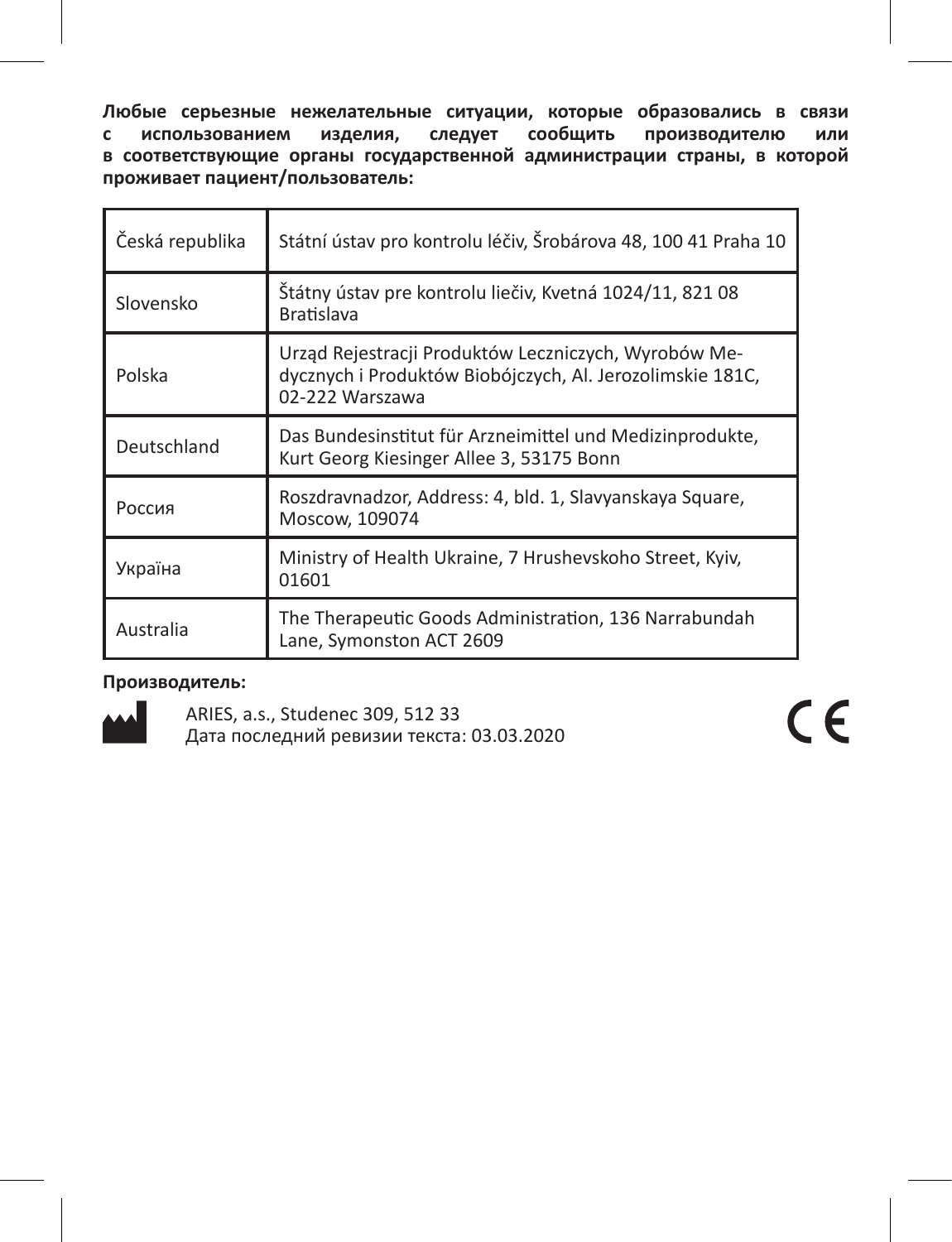# **(PL) Szanowni Klienci,**

trzymają Państwo w rękach opaskę na nadgarstek, którą stosuje się w leczeniu pooperacyjnym oraz podczas terapii pourazowej. Korzystne właściwości wyrobu wpływają na sprawniejsze funkcjonowanie stawu.

**Avicenum ORTHO 360 opaska stawu nadgarstkowego typ 01** jest wyrobem okrągłodzianym produkowanym z materiałów niedrażniących i niezawierających lateksu. Dzięki odpowiedniemu uciskowi oraz stabilizacji nadgarstka uzyskujemy pożądany efekt terapeutyczny. Aby osiągnąć pożądany efekt, konieczne jest, aby wybrać odpowiedni rozmiar. Opaskę stosuje się w celu wzmocnienia nadgarstka w leczeniu pooperacyjnym i pourazowym. Najlepsze rezultaty osiąga się użytkując opaskę podczas codziennych aktywności fizycznych. Opaska jest wygodna również podczas aktywności sportowych. Podczas dłuższych przerw opaskę należy zdejmować. **Avicenum ORTHO 360 opaska stawu nadgarstkowego typ 01** jest wyrobem medycznym do stosowania w warunkach domowych, jak i placówkach zdrowia.

#### **Nazwa wyrobu:**

#### **Avicenum ORTHO 360 opaska stawu nadgarstkowego typ 01**

#### **Warianty wyrobu:**

• obustronna, roz. S – XXL

#### **Zastosowanie:**

**Avicenum ORTHO 360 opaska stawu nadgarstkowego typ 01** jest wyrobem medycznym do stosowania w warunkach domowych, jak i placówkach zdrowia.

#### **Przeznaczenie wyrobu medycznego:**

Wyrób medyczny przeznaczony do wzmocnienia stawu nadgarstkowego w terapii pourazowej i pooperacyjnej, zapobiega obrzękom zapewniając wsparcie nadgarstka w terapii, podczas stanu zapalnego lub urazów więzadeł i ścięgien nadgarstka. Opaska zapewnia komfort podczas aktywności sportowych w trakcie leczenia czy profilaktyki.

#### **Wskazania:**

- leczenie pooperacyjne i pourazowe stawu nadgarstkowego
- niestabilność i osłabienie więzadeł nadgarstka
- poważne lub lekkie urazy nadgarstka (skręcenia)
- stan zapalny i obrzęki nadgarstka
- zespół cieśni nadgarstka
- zapobieganie urazom i wzmocnieie nadgarstka podczas aktywności sportowych

Jeśli używasz opaskę stawu nadgarstkowego po raz pierwszy, zaleca się konsulatcję lekarską w celu potwierdzenia wskazań do jej zastosowania. Jeśli to konieczne, należy regularnie kontrolować stan zdrowia przez lekarza.

#### **Przeciwwskazania:**

- choroby lub uszkodzenie skóry w obrębie stawu nadgarstkowego
- ostre stany zapalne skóry z wysiękiem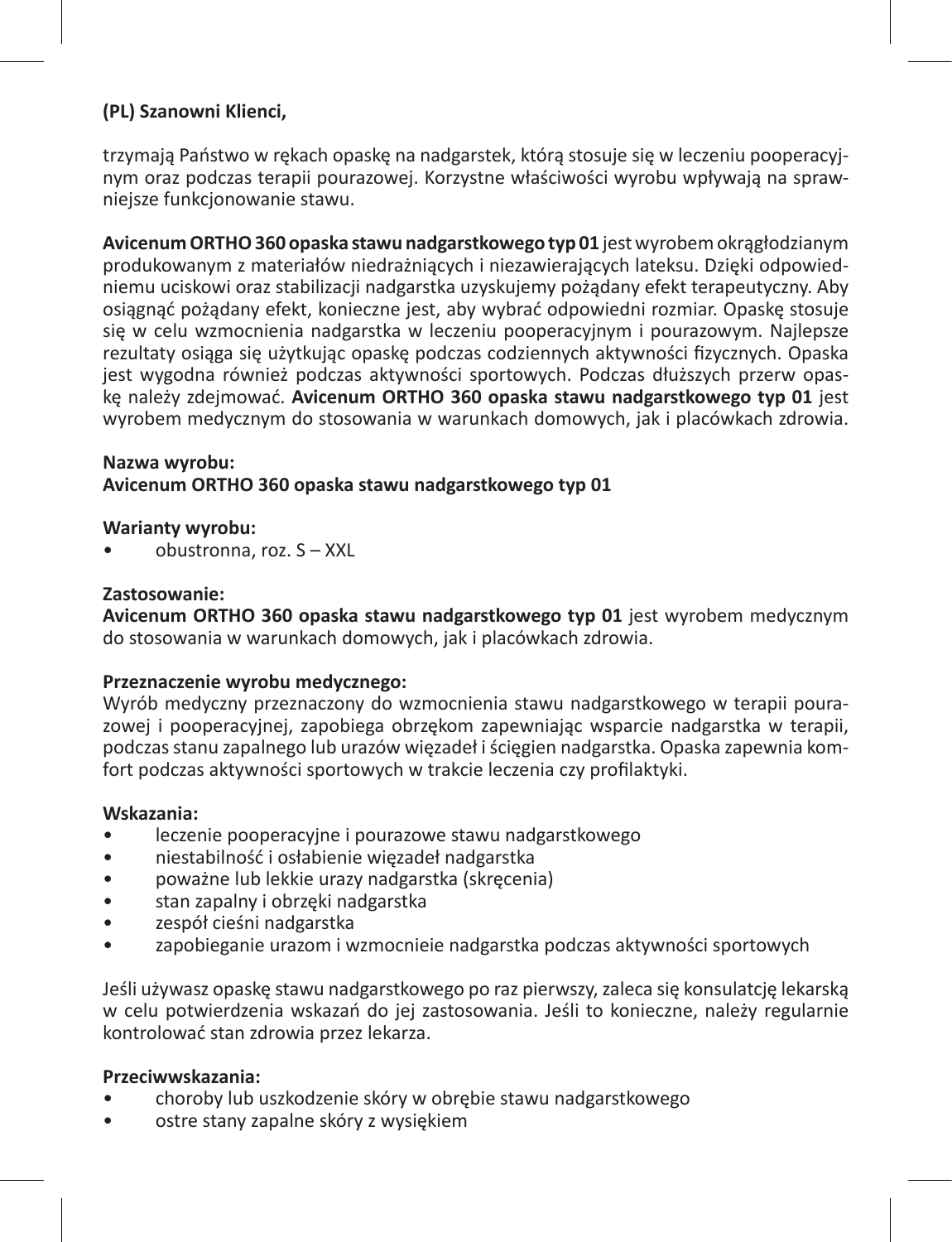- obrzęk limfatyczny
- nadwrażliwość na zastosowane materiały
- drętwienie kończyn, obwodowa neuropatia

Ze względu na znane przeciwwskazania lekarz prowadzący powinien rozważyć użycie opaski stawu nadgarstkowego i ocenić potencjalne ryzyko dla korzyści terapeutycznych wyrobu medycznego.

### **Grupą docelową są:**

Pacjenci z niestabilnym stawem nadgarstkowym, podczas terapii w stanach pooperacyjnych i pourazowych nadgarstka oraz pacjenci z powyższymi wskazaniami. Opaska stawu nadgarstkowego jest przeznaczona do stosowania na zdrową, nieuszkodzoną skórę. Opaska jest przeznaczona dla wszystkich grup wiekowych i obu płci. Nie ma ograniczeń co do stosowania w ciąży.

### **Efekty uboczne:**

Działania uboczne mogą występować zwłaszcza w przypadku nieprawidłowo dobranego rozmiaru lub podczas stosowania opaski pomimo przeciwwskazań. Zbyt mocno obciskająca staw nadgarstkowy opaska, może powodować owrzodzenia, pogorszenie krążenia krwi z powodu ucisku naczyń krwionośnych, pogorszenie tkliwości poprzez nadmierny ucisk nerwów. U alergików i wrażliwych osób może wystąpić podrażnienie skóry (zaczerwienienie, swędzenie, pęcherze) w miejscu styku z materiałem, z którego jest wykonana opaska stawu nadgarstkowego.

#### **Jak dobrać odpowiedni rozmiar:**

Aby osiągnąć pożądany efekt, konieczne jest, aby wybrać odpowiedni rozmiar. Rozmiar można określić jedynie na podstawie pomiaru obwodu kończyny w miejscu wskazanym na rysunku.

#### **Ostrzeżenie:**

Wszelkie obrzęki lub niestabilność nadgarstka powinny zostać ocenione przez lekarza. Jeśli obrzęk lub niestabilność nadgarstka zaobserwowano po raz pierwszy, przed rozpoczęciem korzystania z opaski nadgarstka należy skonsultować się z lekarzem. Nie zaczynaj samoleczenia nadgarstka opaską, jeśli nie znasz przyczyny obrzęku i niestabilności nadgarstka. Jednoczesne stosowanie z innymi wyrobami medycznymi (np. rękawem kompresyjnym) należy zawsze skonsultować z lekarzem.

- do pomiaru użyj centymetra krawieckiego
- pomiaru dokonaj najlepiej rano po przebudzeniu
- poproś o pomoc drugą osobę
- pomiary kończyny mogą się od siebie różnić w trakcie leczenia, może to skutkować wymianą opaski na inny rozmiar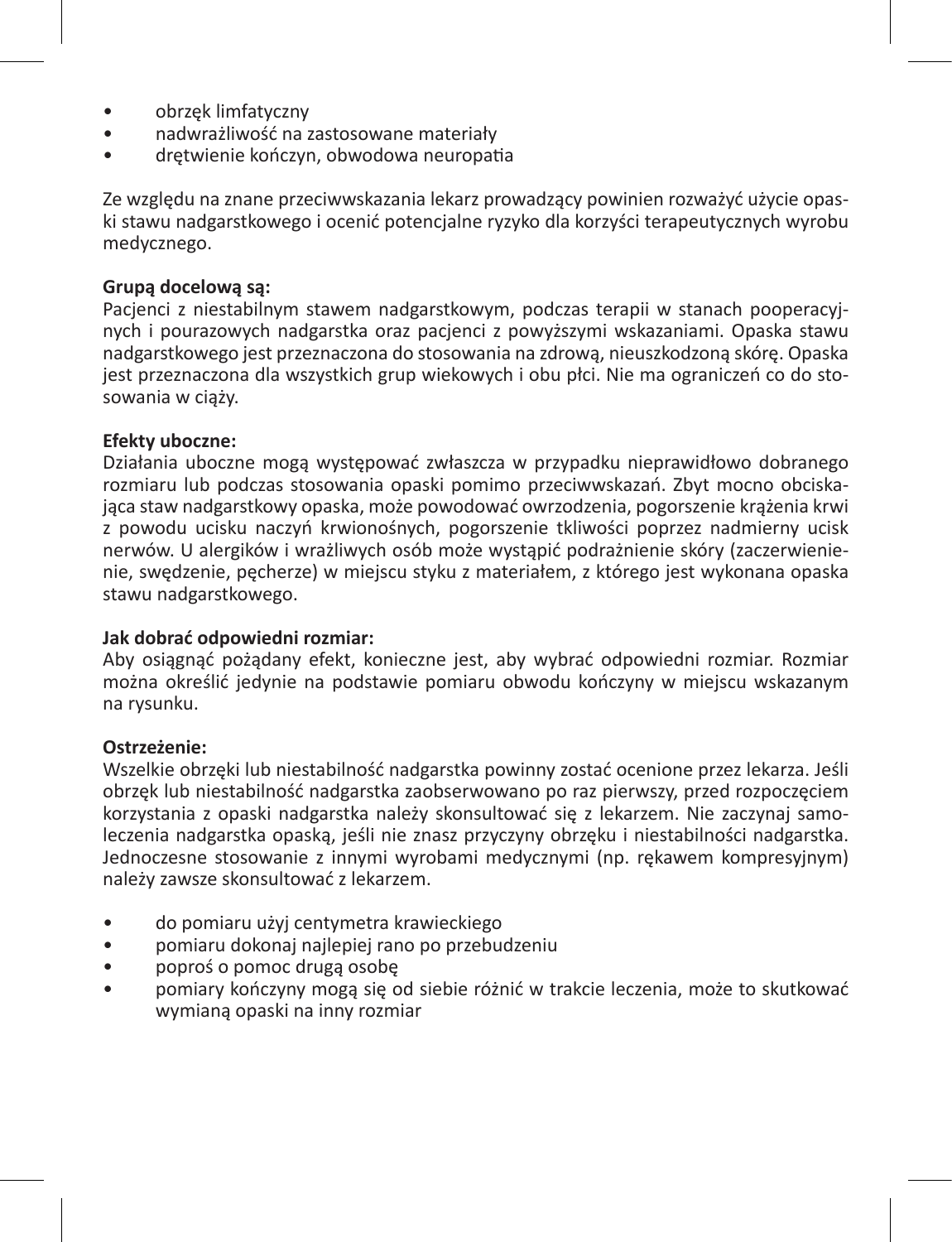|   | Rozmiar | Obwód nadgarstka w cm (bod c) |
|---|---------|-------------------------------|
|   |         | $13 - 15$                     |
|   | IVI     | $15 - 17$                     |
| С |         | $17 - 19$                     |
|   | ᄮ       | $19 - 21$                     |
|   | XXI     | $21 - 23$                     |

**W przypadku gdy pomiar znajduje się na granicy dwóch rozmiarów**, wybierz rozmiar większy. Jeśli masz watpliwości co do wyboru rozmiaru opaski nadgarstka, należy skonsultować się z wyspecjalizowanym sklepem medycznym lub bezpośrednio z producentem. **Jeśli opaska stawu nadgarstkowego ciężko się zakłada**, odwiedź specjalistyczny sklep medyczny i poproś o pokazanie techniki sprawnego zakładania opaski.

#### **Odpowiednio dobrany rozmiar, gdy:**

- odczuwa się zauważalny, ale nie nieprzyjemny ucisk w nadgarstku
- opaska nie zsuwa się, nie ulega podwijaniu i falowaniu
- opaska nadgarstka nie wżyna się w żadnym miejscu

Rozmiar i dane dotyczące producenta można znaleźć na metce wszytej w górnej części opaski nadgarstka.

#### **Zakładanie ortezy nadgarstka:**

Opaskę naciągamy na nadgarstek tak, aby kciuk był właściwie umieszczony w bocznym otworze. Opaski nigdy nie zakładajcie ciągnąc za jej górną krawędź, naciągajcie ją zawsze stopniowo. Podczas zakładania opaska nie powinna mieć kontaktu z ostrymi przedmiotami (np.biżuterią) czy długimi paznokciami. Opaska powinna być naciągana równomiernie i bez fałd, aby uzyskać efektywne rozłożenie ucisku. Podczas stosowania kosmetyków pielęgnacyjnych należy odczekać około 15 minut przed założeniem opaski. W przypadku widocznego uszkodzenia mechanicznego wyrobu, należy opaskę zdjąć i najlepiej wymienić na nową.

#### **Pielęgnacja i konserwacja:**

**Avicenum ORTHO 360 opaska stawu nadgarstkowego typ 01** jest wyrobem medycznym przeznaczonym do wielokrotnego użytku przez jedną osobę. Swoją skuteczność i bezpieczeństwo zachowuje przez okres 12 miesięcy od pierwszego użycia, z zastrzeżeniem stosowania następujących zasad:

- opaskę na nadgarstek można prać w pralce (w temp. max. 30 °C, program delikatne tkaniny) w płynie do prania lub specjalnym płynie do prania kompresyjnych pończoch i opasek, w ochronnym woreczku do prania
- nie stosować płynów zmiękczających
- nie wirować, mokrą opaskę odcisnąć pomiędzy dwoma ręcznikami
- suszyć w pozycji poziomej w zacienionym i przewiewnym miejscu, nie wystawiać na bezpośrednie działanie promieni słonecznych, grzejnika
- opaski nie wolno prasować
- maksymalna liczba cykli prania to 120
- przechowywać opaskę w opakowaniu w suchym i zacienionym miejscu, w tempera-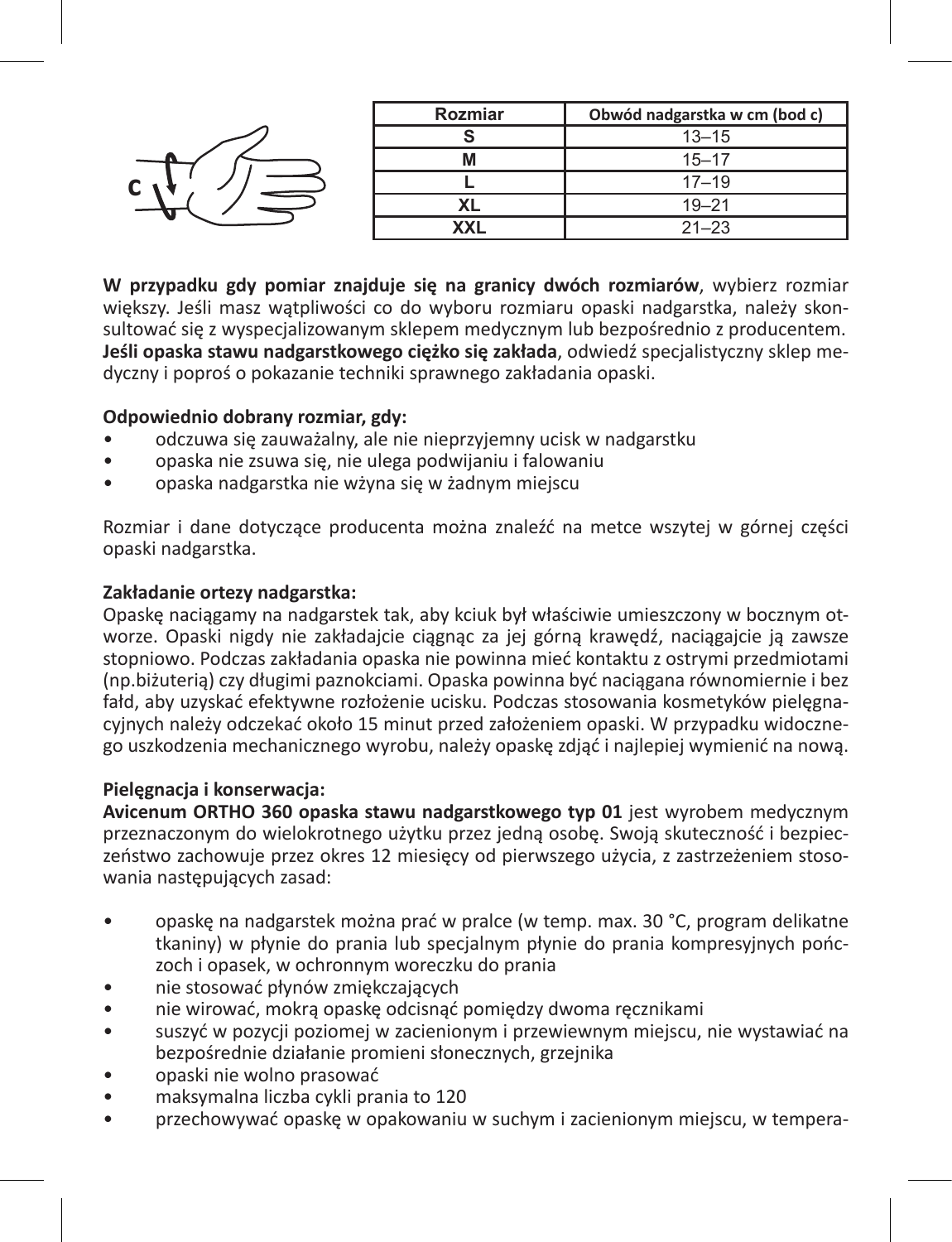turze pokojowej

- nie wolno ingerować mechanicznie w opaskę, nie odcinać wystających nici, nie naprawiać jej i nie odcinać krawędzi
- opaska nie powinna wchodzić w kontakt z rozpuszczalnikami organicznymi, środkami wybielającymi lub maściami skórnymi

Wyrób medyczny może być bezpiecznie użytkowany 54 miesiące od daty produkcji. Data produkcji jest częścią oznaczenia partii wyrobu medycznego, która jest wyrażona w formacie YY/MM-1234567, gdzie YY oznacza rok, a MM miesiąc produkcji.

### **Symbole dotyczące pielęgnacji:**



 $\mathbf{\mathcal{X}} \quad \mathbf{\Diamond}$  Nie używać płynów zmiękczających!

### **Kiedy nie używać:**

Należy natychmiast zaprzestać użytkowania w przypadku, gdy:

- zauważysz mechaniczne uszkodzenia opaski (opaskę wymień na nową)
- zauważysz niepokojącą zmianę stanu zdrowia, która może wynikać z używania opaski, natychmiast zaprzestań korzystania z wyrobu i skontaktuj się z lekarzem prowadzącym.

#### **Skład:**

60 % PAD Nylon, 40 % elastan LYCRA®

Opaska nie zawiera żadnych substancji czynnych, w tym pochodnych z krwi, osocza lub tkanek ludzkich czy zwierzęcych.

#### **Utylizacja:**

Po zużyciu postępować jak z odzieżą. Jeżeli opaska podczas użytkowania została zanieczyszczona biologicznie, należy ją utylizować z odpadami pochodzenia biologicznego. Nie spalaj zużytej opaski, ponieważ może doprowadzić to do powstania toksycznych związków.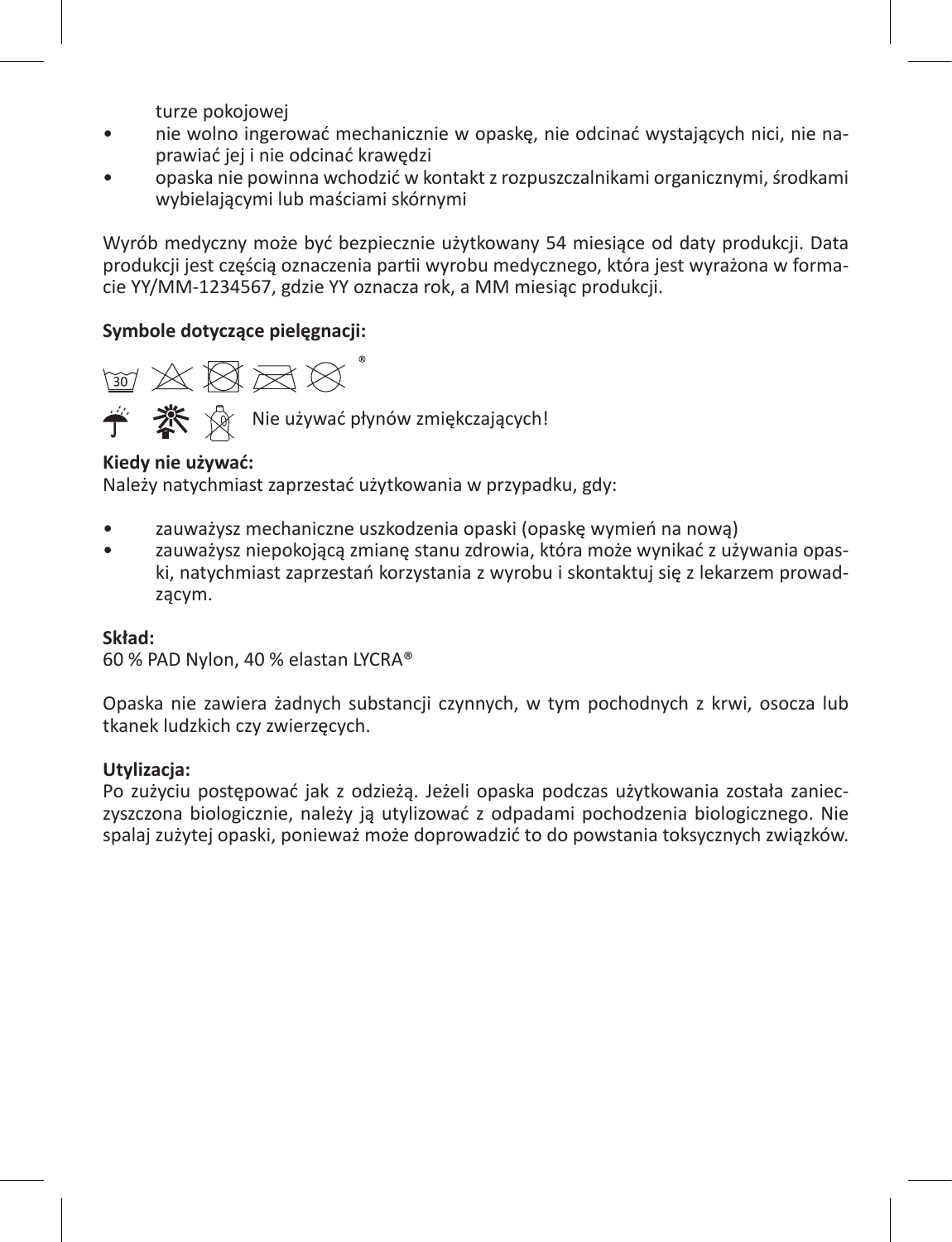**Wszelkie działania niepożądane, które wystąpiły w związku z użytkowaniem opaski stawu nadgarstkowego, należy zgłaszać do producenta lub do właściwego organu państwa członkowskiego, w miejscu zamieszkania użytkownika i/lub pacjenta:**

| Česká republika | Státní ústav pro kontrolu léčiv, Šrobárova 48, 100 41 Praha 10                                                                       |
|-----------------|--------------------------------------------------------------------------------------------------------------------------------------|
| Slovensko       | Štátny ústav pre kontrolu liečiv, Kvetná 1024/11, 821 08<br><b>Bratislava</b>                                                        |
| Polska          | Urząd Rejestracji Produktów Leczniczych, Wyrobów Me-<br>dycznych i Produktów Biobójczych, Al. Jerozolimskie 181C,<br>02-222 Warszawa |
| Deutschland     | Das Bundesinstitut für Arzneimittel und Medizinprodukte,<br>Kurt Georg Kiesinger Allee 3, 53175 Bonn                                 |
| Россия          | Roszdravnadzor, Address: 4, bld. 1, Slavyanskaya Square,<br>Moscow, 109074                                                           |
| Україна         | Ministry of Health Ukraine, 7 Hrushevskoho Street, Kyiv,<br>01601                                                                    |
| Australia       | The Therapeutic Goods Administration, 136 Narrabundah<br>Lane, Symonston ACT 2609                                                    |

# **Producent:**



ARIES, a.s., Studenec 309, 512 33 Studenec Ostatnia rewizja tekstu: 03.03.2020

 $C\epsilon$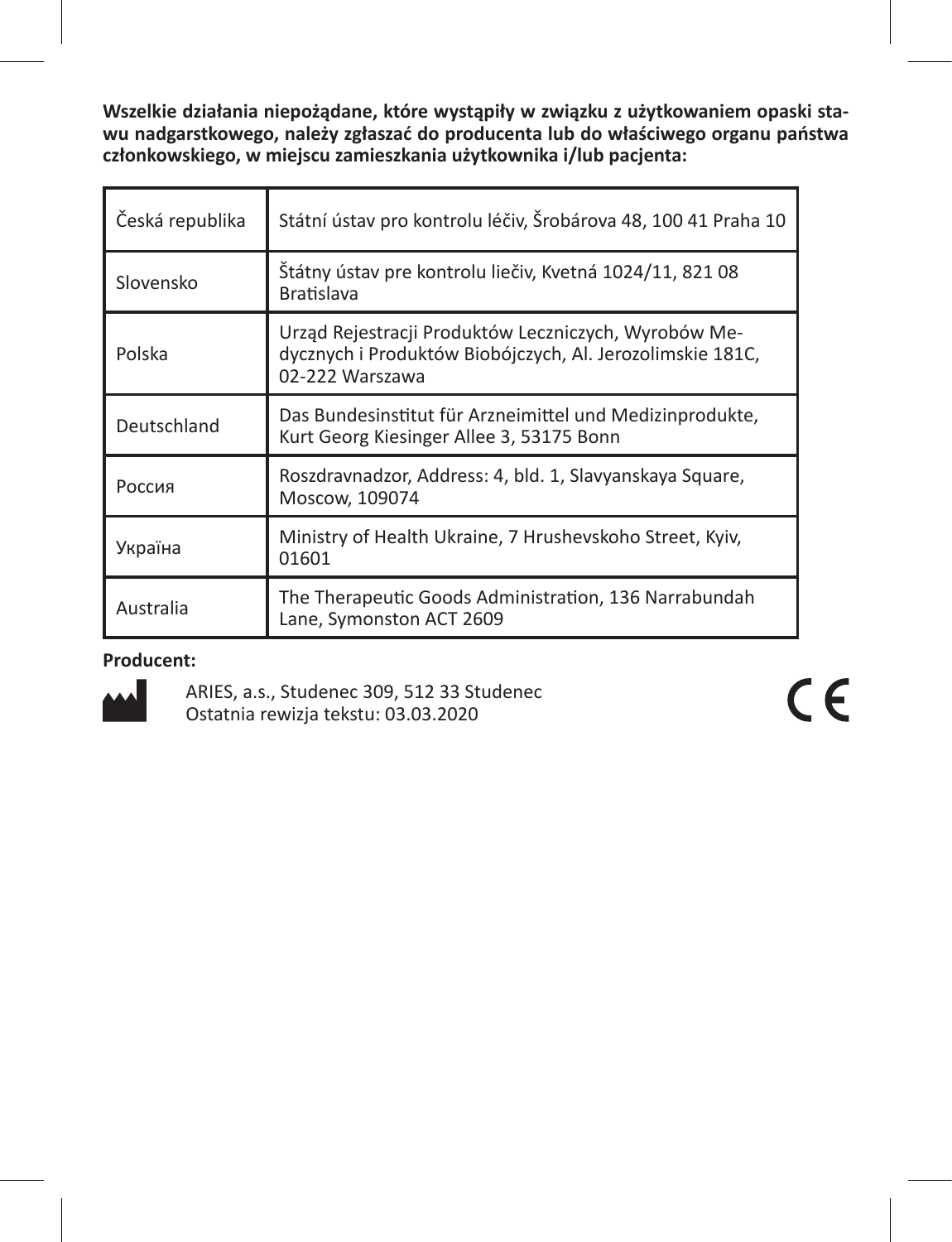# **(CZ) Vážený zákazníku,**

v rukou držíte zdravotní zápěstní bandáž k podpůrné pooperační a poúrazové terapii. Užitné vlastnosti tohoto výrobku podpoříte jeho správným ošetřováním či užíváním.

**Avicenum ORTHO 360 bandáž zápěstí typ 01** je vyrobena technologií kruhového pletení. Materiály použité na její výrobu jsou nedráždivé a neobsahují latex. Bandáž působí kompresivně v oblasti zápěstí, díky čemuž je dosaženo potřebného terapeutického efektu (je nutné zvolit správnou velikost bandáže). Je určena pro podporu zápěstí při poúrazové a pooperační terapii. Nejlepšího účinku bandáž dosahuje při fyzické zátěži. Bandáž je vhodná i pro sportovní aktivity. Při delších klidových přestávkách byste měli bandáž sundat. **Avicenum ORTHO 360 bandáž zápěstí typ 01** je zdravotnickým prostředkem určeným k použití v domácím prostředí i u poskytovatelů zdravotních služeb.

### **Název zdravotnického prostředku: Avicenum ORTHO 360 bandáž zápěstí typ 01**

# **Varianty zdravotnického prostředku:**

• oboustranná, vel. S - XXL

### **Uživatelský profil:**

**Avicenum ORTHO 360 bandáž zápěstí typ 01** je zdravotnickým prostředkem určeným k použití v domácím prostředí i u poskytovatelů zdravotních služeb.

# **Určený účel použití zdravotnického prostředku:**

Zdravotnický prostředek určený k podpoře zápěstí při poúrazové a pooperační terapii, zamezení vzniku otoku a slouží jako podpora při ochablosti, zánětu nebo úrazu vazů a šlach zápěstí. Tato bandáž je vhodná i při sportovní aktivitě jako léčebná nebo preventivní.

#### **Indikace:**

- podpora poúrazové a pooperační léčby v oblasti zápěstí
- nestabilita a ochablost vazů zápěstí
- podvrtnutí nebo úrazy vazů a šlach zápěstí
- záněty a otoky v oblasti zápěstí
- syndrom karpálního tunelu
- prevence úrazů a zpevnění zápěstí (např. při sportovních aktivitách)

Pokud zápěstní bandáž používáte poprvé, je vhodné její použití konzultovat s ošetřujícím lékařem, příp. aby byl zdravotní stav pravidelně lékařem kontrolován.

#### **Kontraindikace:**

- poškozená nebo poraněná pokožka
- akutní mokvající projevy
- lymfatické otoky
- přecitlivělost na použité materiály
- poruchy citlivosti končetin (např. periferní neuropatie)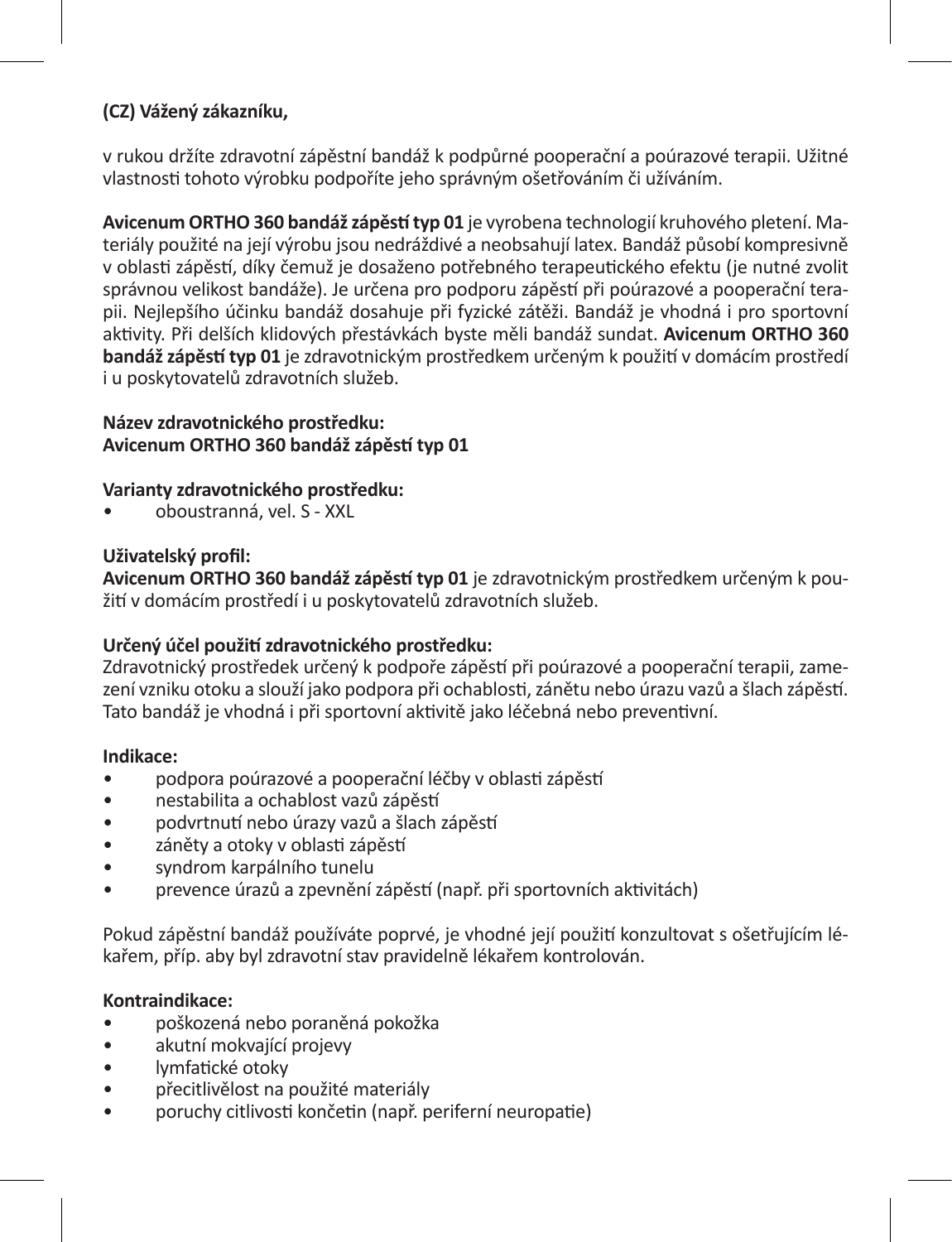Vzhledem ke známým kontraindikacím by měl ošetřující lékař zvážit použití zápěstní bandáže a posoudit možné riziko s terapeutickým přínosem zdravotnického prostředku.

# **Cílová skupina pacientů:**

Pacienti s nestabilitou zápěstí, pooperační a poúrazová terapie zápěstí a dále pacienti s výše zmíněnými indikacemi. Zápěstní bandáž je určena k použití na zdravou, neporušenou pokožku. Bandáž je určena pro všechny věkové skupiny a obě pohlaví. Není omezení pro použití v těhotenství.

# **Vedlejší účinky:**

Vedlejší účinky se mohou projevit především při nesprávně zvolené velikosti nebo při používání zápěstní bandáže mimo zátěž. U příliš pevně upnuté zápěstní bandáže může dojít k otlakům, zhoršení prokrvení vlivem stlačení cév nebo zhoršení citlivosti přílišným stlačením nervů. U vnímavých a přecitlivělých jedinců může dojít k iritaci pokožky (zarudnutí, svědění, tvorba puchýřků) v místě kontaktu s materiálem, ze kterého je zápěstní bandáž vyrobena.

# **Jak zvolit správnou velikost zápěstní bandáže:**

Pro dosažení požadovaného účinku je nutné zvolit správnou velikost. Velikost lze určit pouze změřením obvodů končetiny v místech označených na obrázku.

# **Upozornění:**

Jakékoliv otoky či nestability zápěstí by měl posoudit lékař. Pokud jste otoky či nestability zápěstí pozorovali poprvé, poraďte se před používáním zápěstní bandáže s Vaším lékařem. Nezačínejte samoléčbu zápěstní bandáží, pokud neznáte příčinu otoku či nestability zápěstí. Kombinaci s jinými zdravotnickými prostředky (např. s kompresivním pažním návlekem) je nutné vždy konzultovat s Vaším ošetřujícím lékařem.

- k měření používejte krejčovský metr
- měřte vestoje, nejlépe ráno po probuzení
- požádejte o pomoc druhou osobu
- naměřené hodnoty se v průběhu léčby mohou měnit ověřte vždy správnou velikost před použitím nového balení zápěstní bandáže

**Velikost Obvod zápěstí v cm (bod c) S** 13–15 **M** 15–17 **L** 17–19 **XL** 19–21 **XXL** 21–23

| п | Velikost | Oł |
|---|----------|----|
|   |          |    |
|   | M        |    |
|   |          |    |
|   | XL       |    |
|   | ^^'      |    |

**Pokud jsou naměřené hodnoty na rozhraní dvou velikostí**, zvolte tu větší. Pokud si s volbou velikosti zápěstní bandáže nejste jisti, navštivte specializovanou výdejnu zdravotnických potřeb nebo přímo výrobce.

**Pokud se zápěstní bandáž obtížně obléká**, navštivte specializovanou výdejnu zdravotnických potřeb a požádejte o ukázku správné techniky navlékání.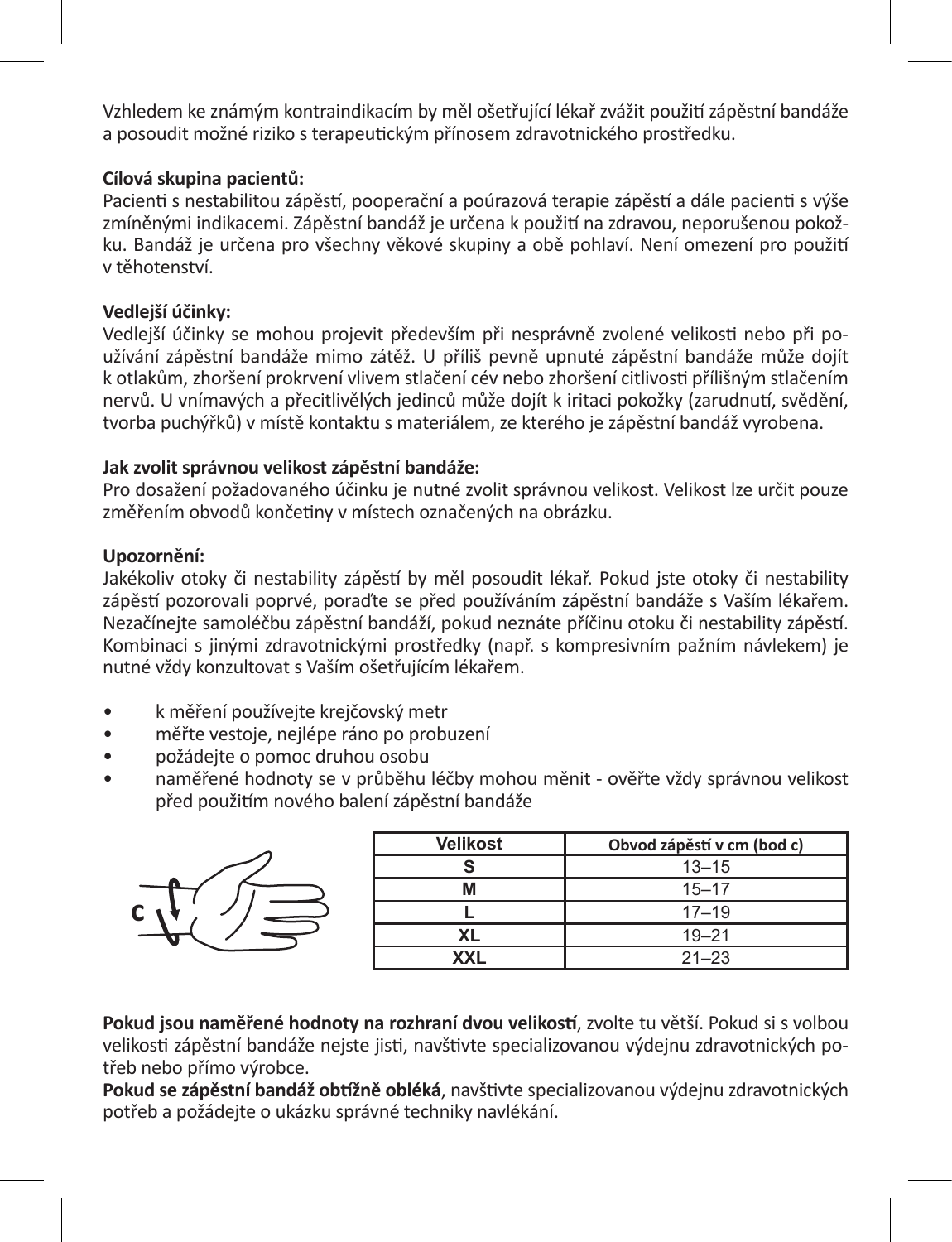# **Správně zvolená velikost:**

- pociťujete znatelný, nikoliv však nepříjemný tlak v oblasti zápěstí
- zápěstní bandáž nesjíždí a neshrnuje se
- zápěstní bandáž v žádném místě neškrtí

Údaje o velikosti a výrobci najdete na etiketě všité u horního okraje zápěstní bandáže.

# **Aplikace zápěstní bandáže:**

Bandáž navlékneme postupným tahem na ruku a bočním otvorem prostrčíme palec. Bandáž nikdy nenavlékejte pouze tahem za její horní okraj, navlékejte vždy postupně. Při navlékání by bandáž neměla být v kontaktu s ostrými předměty (např. šperky) nebo dlouhými nehty. Bandáž musí být natažena rovnoměrně a bez záhybů, aby došlo k účinnému rozložení tlaku. Pokud používáte tělovou kosmetiku, vyčkejte s oblékáním bandáže cca 15 min. po aplikaci. V případě viditelného mechanického poškození bandáž dále nenoste a nejlépe vyměňte za novou.

# **Ošetřování a údržba:**

**Avicenum ORTHO 360 bandáž zápěstí typ 01** je zdravotnickým prostředkem určeným pro opakované použití jednou osobou. Svou účinnost a bezpečnost si zachovává po dobu 12-ti měsíců od prvního použití při dodržení následujících pravidel:

- zápěstní bandáž lze prát v pračce (maximální teplota praní 30 °C, mírný postup) mýdlovým roztokem nebo speciálním přípravkem pro praní kompresivních punčoch a bandáží, v ochranném obalu (prací sáček)
- nepoužívejte aviváž
- nepoužívejte odstřeďování, mokrou zápěstní bandáž vymačkejte mezi dvěma ručníky
- sušte ve vodorovné poloze mimo přímý zdroj tepla (radiátor, slunce)
- zápěstní bandáž nežehlete
- maximální možný počet pracích cyklů je 120
- skladujte v suchu a temnu, nejlépe v originálním obalu
- do zápěstní bandáže nijak mechanicky nezasahujte, neopravujte místa poškozená používáním, nenastřihávejte okraje
- zápěstní bandáž nesmí přijít do styku s organickými rozpouštědly, bělícími přípravky

Zdravotnický prostředek smí být bezpečně používán 54 měsíců od data výroby. Toto datum je součástí šarže zdravotnického prostředku, které je vyjádřeno ve formátu RR/MM-1234567, kde RR znamená rok a MM měsíc výroby.

**Ošetřovací symboly:** 

Nepoužívat aviváž!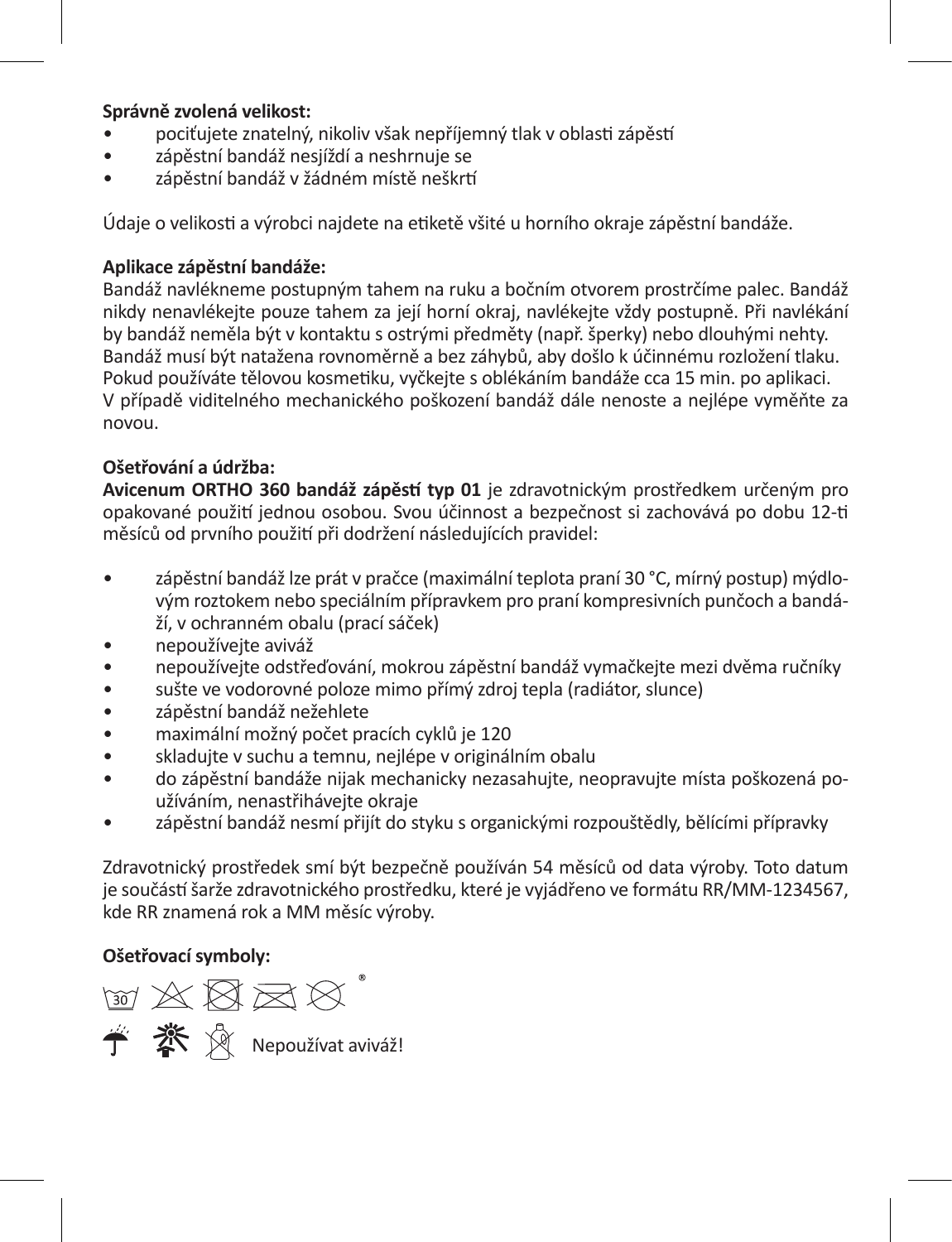#### **Kdy nepoužívat:**

Zdravotnický prostředek ihned přestaňte používat pokud:

- se objeví známky mechanického poškození (bandáž vyměňte za novou)
- pozorujete zhoršení zdravotního stavu, které by mohlo mít souvislost s používáním zápěstní bandáže - v takovém případě se poraďte se svým ošetřujícím lékařem

#### **Složení:**

60 % PAD Nylon, 40 % elastan LYCRA®

Tento zdravotnický prostředek neobsahuje léčivou látku, včetně derivátů lidské krve nebo plazmy, tkáně nebo buňky lidského původu nebo jejich deriváty, tkáně nebo buňky zvířecího původu nebo jejich deriváty.

#### **Likvidace:**

Zápěstní bandáž je možno likvidovat s běžným komunálním odpadem, případně odložit do kontejneru určeného na textil. Ačkoliv je výrobek určen pro použití na zdravou, neporušenou pokožku, není vyloučeno, že během používání došlo ke kontaminaci tělními tekutinami. V takovém případě by měla být zápěstní bandáž zlikvidována jako infekční materiál. Použitý materiál není toxický, pokud nedojde k jeho hoření. Použitou bandáž nikdy nespaluite.

**Jakákoliv závažná nežádoucí příhoda, ke které došlo v souvislosti s dotčeným prostředkem, by měla být hlášena výrobci a příslušnému orgánu členského státu, v němž je uživatel a/nebo pacient usazen:** 

| Česká republika | Státní ústav pro kontrolu léčiv, Šrobárova 48, 100 41 Praha 10                                                                       |
|-----------------|--------------------------------------------------------------------------------------------------------------------------------------|
| Slovensko       | Štátny ústav pre kontrolu liečiv, Kvetná 1024/11, 821 08<br><b>Bratislava</b>                                                        |
| Polska          | Urząd Rejestracji Produktów Leczniczych, Wyrobów Me-<br>dycznych i Produktów Biobójczych, Al. Jerozolimskie 181C,<br>02-222 Warszawa |
| Deutschland     | Das Bundesinstitut für Arzneimittel und Medizinprodukte,<br>Kurt Georg Kiesinger Allee 3, 53175 Bonn                                 |
| Россия          | Roszdravnadzor, Address: 4, bld. 1, Slavyanskaya Square,<br>Moscow, 109074                                                           |
| Україна         | Ministry of Health Ukraine, 7 Hrushevskoho Street, Kyiv,<br>01601                                                                    |
| Australia       | The Therapeutic Goods Administration, 136 Narrabundah<br>Lane, Symonston ACT 2609                                                    |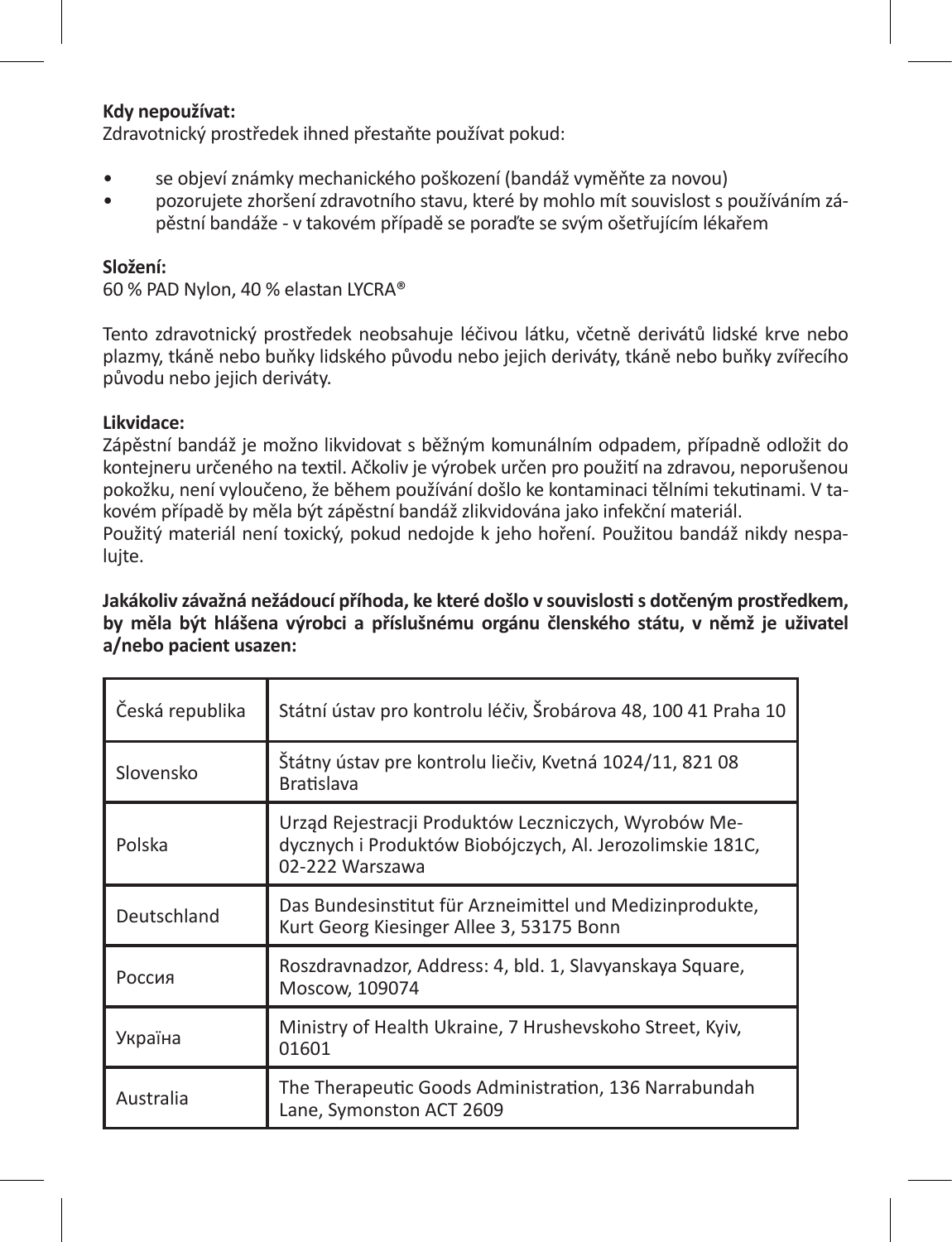**Výrobce:**



ARIES, a.s., Studenec 309, 512 33 Studenec Datum poslední revize textu: 03.03.2020

 $C \in$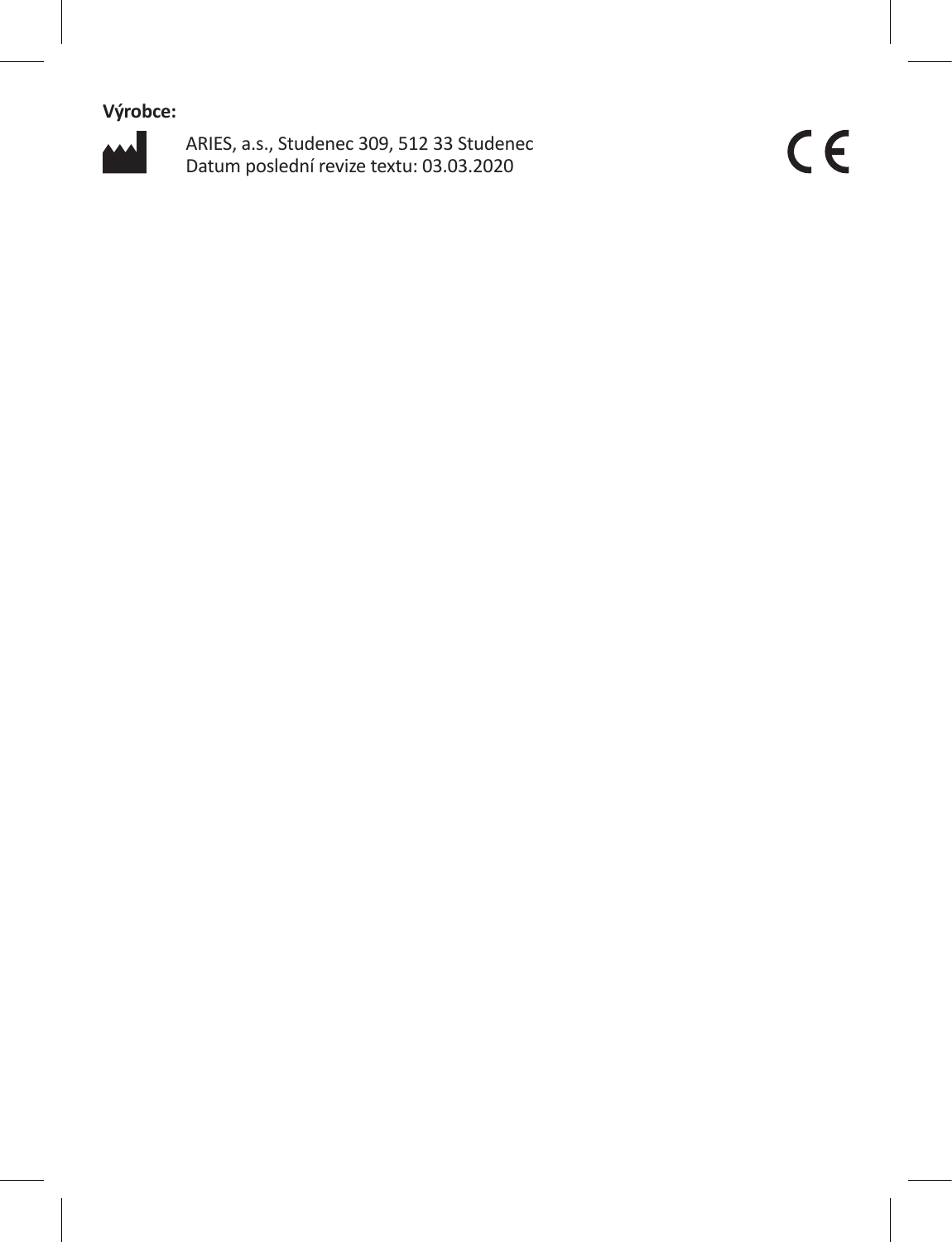# **(SK) Vážený zákazník,**

v rukách držíte zdravotnú zápästnú bandáž na podpornú pooperačnú a poúrazovú terapiu. Úžitkové vlastnosti tohoto výrobku podporíte jeho správnym ošetrovaním či používaním.

**Avicenum ORTHO 360 bandáž zápästia typ 01** je vyrobená technológiou kruhového pletenia. Materiály použité na jej výrobu sú nedráždivé a neobsahujú latex. Bandáž pôsobí kompresívne v oblasti zápästia, vďaka čomu je dosiahnutý potrebný terapeutický efekt (je nutné zvoliť správnu veľkosť bandáže). Je určená pre podporu zápästia pri poúrazovej a pooperačnej terapii. Bandáž dosahuje najlepší účinok pri fyzickej záťaži. Bandáž je vhodná aj pre športové aktivity. Pri dlhších kľudových prestávkach by ste mali bandáž zložiť. **Avicenum ORTHO 360 bandáž zápästia typ 01** je zdravotníckym prostriedkom určeným na použitie v domácom prostredí aj u poskytovateľov zdravotných služieb.

# **Názov zdravotníckej pomôcky: Avicenum ORTHO 360 bandáž zápästia typ 01**

# **Varianty zdravotníckej pomôcky:**

• obojstranná veľ. S – XXL

# **Uživateľský profil:**

**Avicenum ORTHO 360 bandáž zápästia typ 01** je zdravotníckou pomôckou určenou na použitie v domácom prostredí aj u poskytovateľov zdravotných služieb.

# **Určený účel použitia zdravotníckej pomôcky:**

Zdravotnícka pomôcka určená na podporu zápästia pri poúrazovej a pooperačnej terapii, zamedzenie vzniku opuchu a slúži ako podpora pri ochabnutosti, zápalu alebo úraze väzov a šliach zápästia. Táto bandáž je vhodná aj pri športovej aktivite ako liečebná alebo preventívna.

# **Indikácie:**

- podpora poúrazovej a pooperačnej liečby v oblasti zápästia
- nestabilita a ochabnutosť väzov zápästia
- podvrtnutie alebo úrazy väzov a šliach zápästia
- zápaly a opuchy v oblasti zápästia
- syndróm karpálneho tunela
- prevencia úrazov a spevnenie zápästia (napr. pri športových aktivitách)

Ak zápästnú bandáž používate prvýkrát, je vhodné jej použitie konzultovať s ošetrujúcim lekárom, príp. aby bol zdravotný stav pravidelne lekárom kontrolovaný.

# **Kontraindikácie:**

- poškodená alebo poranená pokožka
- akútne mokvajúce prejavy
- lymfatické opuchy
- precitlivenosť na použité materiály
- poruchy citlivosti končatín (napr. periférna neuropatia)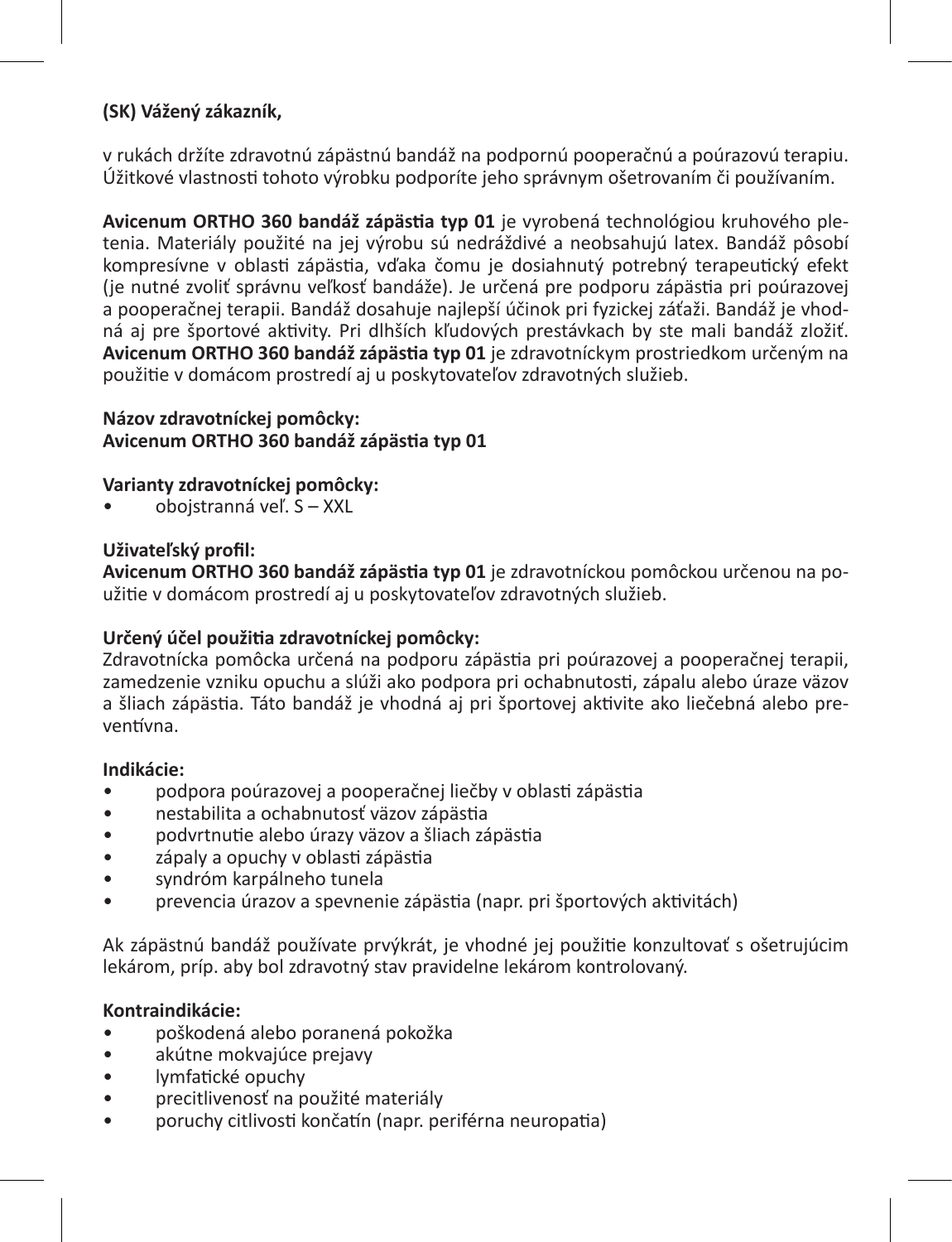Vzhľadom k známym kontraindikáciám by mal ošetrujúci lekár zvážiť použitie zápästnej bandáže a posúdiť možné riziko s terapeutickým prínosom zdravotníckej pomôcky.

# **Cieľová skupina pacientov:**

Pacienti s nestabilitou zápästia, pooperačná a poúrazová terapia zápästia a ďalej pacienti s vyššie spomínanými indikáciami. Zápästná bandáž je určená na použitie na zdravú, neporušenú pokožku. Bandáž je určená pre všetky vekové skupiny a obe pohlavia. Nie je obmedzenie pre použitie v tehotenstve.

### **Vedľajšie účinky:**

Vedľajšie účinky sa môžu prejaviť predovšetkým pri nesprávne zvolenej veľkosti alebo pri používaní zápästnej bandáže mimo záťaž. Pri príliš pevne zatiahnutej zápästnej bandáži môže dôjsť k otlakom, zhoršeniu prekrvenia vplyvom stlačenie ciev alebo k zhoršeniu citlivosti prílišným stlačením nervov. U vnímavých a precitlivených jedincov môže dôjsť k iritácii pokožky (začervenanie, svrbenie, tvorba pľuzgierikov) v mieste kontaktu s materiálom, z ktorého je zápästná bandáž vyrobená.

# **Ako vybrať správnu veľkosť zápästnej bandáže :**

Pre dosiahnutie požadovaného účinku je nutné zvoliť správnu veľkosť. Veľkosť sa dá určiť len zmeraním obvodov končatiny v miestach označených na obrázku.

### **Upozornenie:**

Akékoľvek opuchy či nestability zápästia by mal posúdiť lekár. Ak ste opuchy či nestability zápästia spozorovali prvýkrát, poraďte sa pred používaním zápästnej bandáže s Vašim lekárom. Nezačínajte samoliečbu zápästnou bandážou, ak nepoznáte príčinu opuchu či nestability zápästia. Kombináciu s inými zdravotníckymi pomôckami (napr. s kompresívnymi pančuchami) je nutné vždy konzultovať s Vašim ošetrujúcim lekárom.

- k meraniu používajte krajčírsky meter
- merajte postojačky, najlepšie ráno po prebudení
- požiadajte o pomoc druhú osobu
- namerané hodnoty sa v priebehu liečby môžu meniť overte vždy správnu veľkosť pred použitím nového balenia zápästnej bandáže



| <b>Veľkosť</b> | Obvod zápästia v cm (bod c) |
|----------------|-----------------------------|
|                | $13 - 15$                   |
| М              | $15 - 17$                   |
|                | $17 - 19$                   |
| XL             | $19 - 21$                   |
| xхı            | $21 - 23$                   |

**Ak sú namerané hodnoty na rozhraní dvoch veľkostí**, vyberte tú väčšiu. Ak si nie ste istí s voľbou veľkosti zápästnej bandáže, navštívte špecializovanú výdajňu zdravotníckych pomôcok alebo priamo výrobcu.

**Ak sa zápästná bandáž ťažko oblieka**, navštívte špecializovanú výdajňu zdravotníckych pomôcok a požiadajte o ukážku správnej techniky navliekania.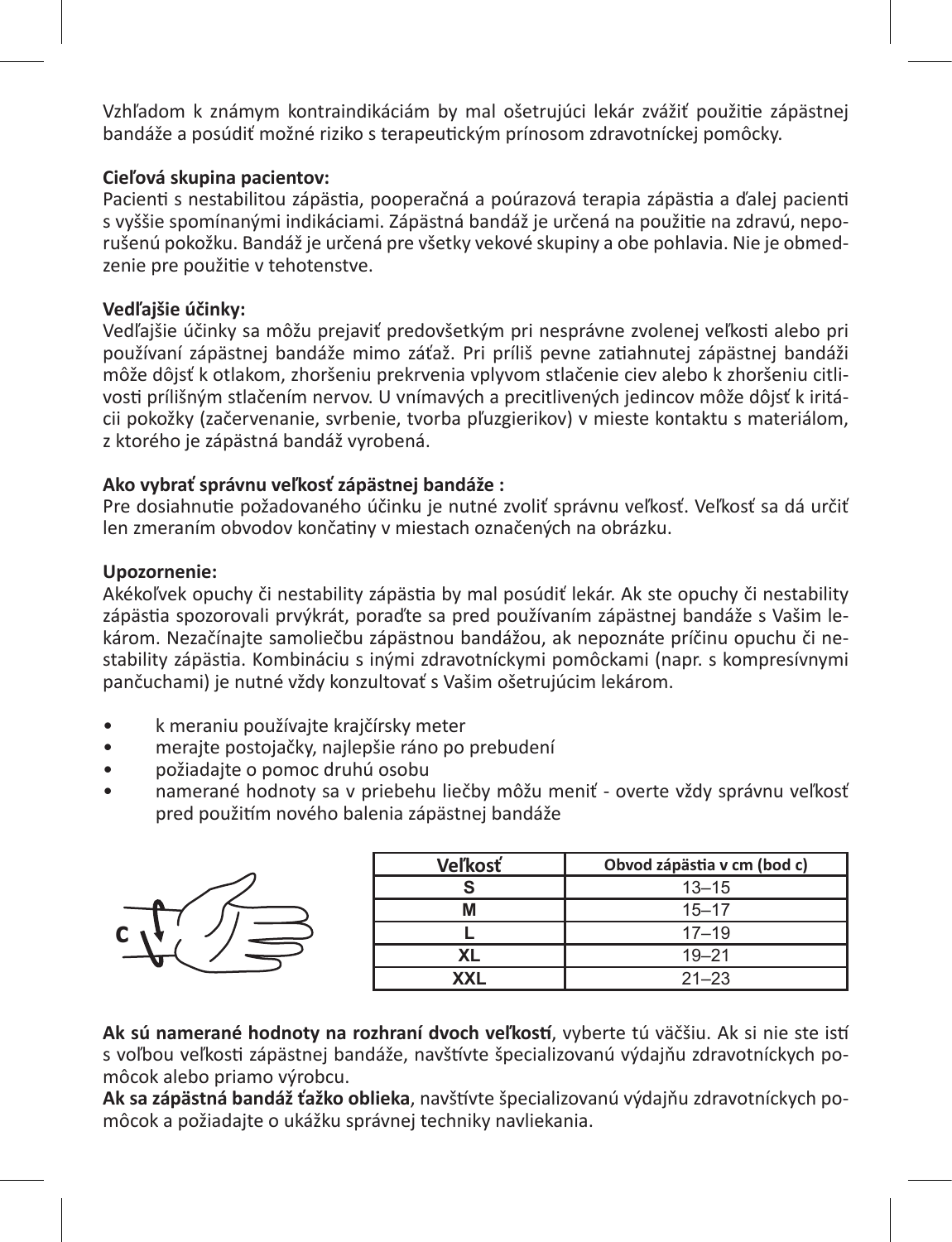# **Správne zvolená veľkosť:**

- pociťujete znateľný, nie však nepríjemný tlak v oblasti zápästia
- zápästná bandáž neschádza a nezhrňuje sa
- zápästná bandáž v žiadnom mieste neškrtí

Údaje o veľkosti a výrobcovi nájdete na etikete všité pri hornom okraji zápästnej bandáže.

# **Aplikácia zápästnej bandáže:**

Bandáž navliekame postupným ťahom na ruku a bočným otvorom prestrčíme palec. Bandáž nikdy nenavliekajte iba ťahom za jej horný okraj, navliekajte vždy postupne. Pri navliekaní by bandáž nemala byť v kontakte s ostrými predmetmi (napr. šperky) alebo dlhými nechtami. Bandáž musí byť natiahnutá rovnomerne a bez záhybov, aby došlo k účinnému rozloženie tlaku. Ak používate telovú kozmetiku, počkajte s obliekaním bandáže cca 15 min. po aplikácii. V prípade viditeľného mechanického poškodenia bandáž ďalej nenoste a najlepšie ju vymeňte za novú.

# **Ošetrovanie a údržba:**

**Avicenum ORTHO 360 bandáž zápästia typ 01** je zdravotníckou pomôckou určenou pre opakované použitie jednou osobou. Svoju účinnosť a bezpečnosť si zachováva po dobu 12 tich mesiacov od prvého použitia pri dodržaní nasledujúcich pravidiel:

- zápästnú bandáž možno prať v práčke (maximálna teplota prania 30 °C, mierny postup) mydlovým roztokom alebo špeciálnym prípravkom pre pranie kompresívnych pančúch a bandáží, v ochrannom obale (pracie vrecko)
- nepoužívajte aviváž
- nepoužívajte odstreďovanie, mokrú zápästnú bandáž vysušte medzi dvoma uterákmi
- sušte vo vodorovnej polohe mimo priamy zdroj tepla (radiátor, slnko)
- zápästnú bandáž nežehlite
- maximálny možný počet pracích cyklov je 120
- skladujte v suchu a v tme, najlepšie v originálnom obale
- do zápästnej bandáže nijako mechanicky nezasahujte, neopravujte miesta poškodené používaním, nenastrihávajte okraje
- zápästná bandáž nesmie prísť do styku s organickými rozpúšťadlami, bieliacimi prípravkami

Zdravotnícky prostriedok smie byť bezpečne používaný 54 mesiacov od dátumu výroby. Tento dátum je súčasťou šarže zdravotníckej pomôcky, ktoré je vyjadrené vo formáte RR/MM-1234567, kde RR znamená rok a MM mesiac výroby.

# **Ošetrovacie symboly:**

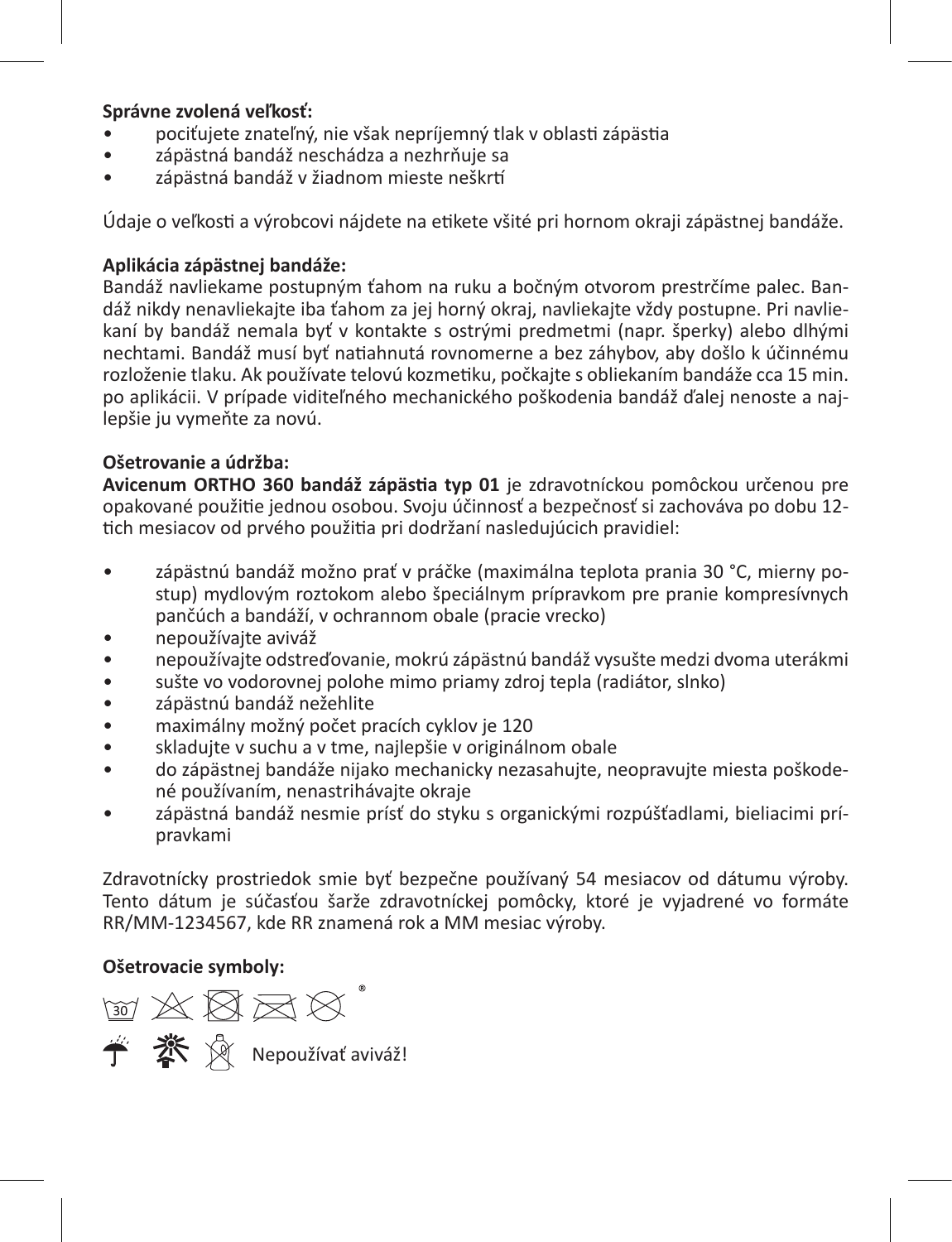### **Kedy nepoužívať:**

Zdravotnícku pomôcku ihneď prestaňte používať ak:

- sa objavia známky mechanického poškodenia (bandáž vymeňte za novú)
- pozorujete zhoršenie zdravotného stavu, ktoré by mohlo mať súvislosť s používaním zápästnej bandáže - v takom prípade sa poraďte so svojím ošetrujúcim lekárom

#### **Zloženie:**

60 % PAD Nylon, 40 % elastan LYCRA®

Táto zdravotnícka pomôcka neobsahuje liečivo, vrátane derivátov ľudskej krvi alebo plazmy, tkanivá alebo bunky ľudského pôvodu alebo ich deriváty, tkanivá alebo bunky živočíšneho pôvodu alebo ich deriváty.

#### **Likvidácia:**

zápästnú bandáž je možné likvidovať s bežným komunálnym odpadom, prípadne odložiť do kontajnera určeného na textil. Hoci je výrobok určený pre použitie na zdravú, neporušenú pokožku, nie je vylúčené, že počas používania došlo ku kontaminácii telesnými tekutinami. V takom prípade by mala byť zápästná bandáž zlikvidovaná ako infekčný materiál. Použitý materiál nie je toxický, ak nedôjde k jeho horeniu. Použitú bandáž nikdy nespaľujte.

#### **Akýkoľvek závažný nežiaduci účinok, ku ktorému došlo v súvislosti s používaním tejto zápästnej bandáže, by mal byť hlásený výrobcovi alebo príslušnému orgánu členského štátu, v ktorom je užívateľ a/alebo pacient žijúci:**

| Česká republika | Státní ústav pro kontrolu léčiv, Šrobárova 48, 100 41 Praha 10                                                                       |
|-----------------|--------------------------------------------------------------------------------------------------------------------------------------|
| Slovensko       | Štátny ústav pre kontrolu liečiv, Kvetná 1024/11, 821 08<br><b>Bratislava</b>                                                        |
| Polska          | Urząd Rejestracji Produktów Leczniczych, Wyrobów Me-<br>dycznych i Produktów Biobójczych, Al. Jerozolimskie 181C,<br>02-222 Warszawa |
| Deutschland     | Das Bundesinstitut für Arzneimittel und Medizinprodukte,<br>Kurt Georg Kiesinger Allee 3, 53175 Bonn                                 |
| Россия          | Roszdravnadzor, Address: 4, bld. 1, Slavyanskaya Square,<br>Moscow, 109074                                                           |
| Україна         | Ministry of Health Ukraine, 7 Hrushevskoho Street, Kyiv,<br>01601                                                                    |
| Australia       | The Therapeutic Goods Administration, 136 Narrabundah<br>Lane, Symonston ACT 2609                                                    |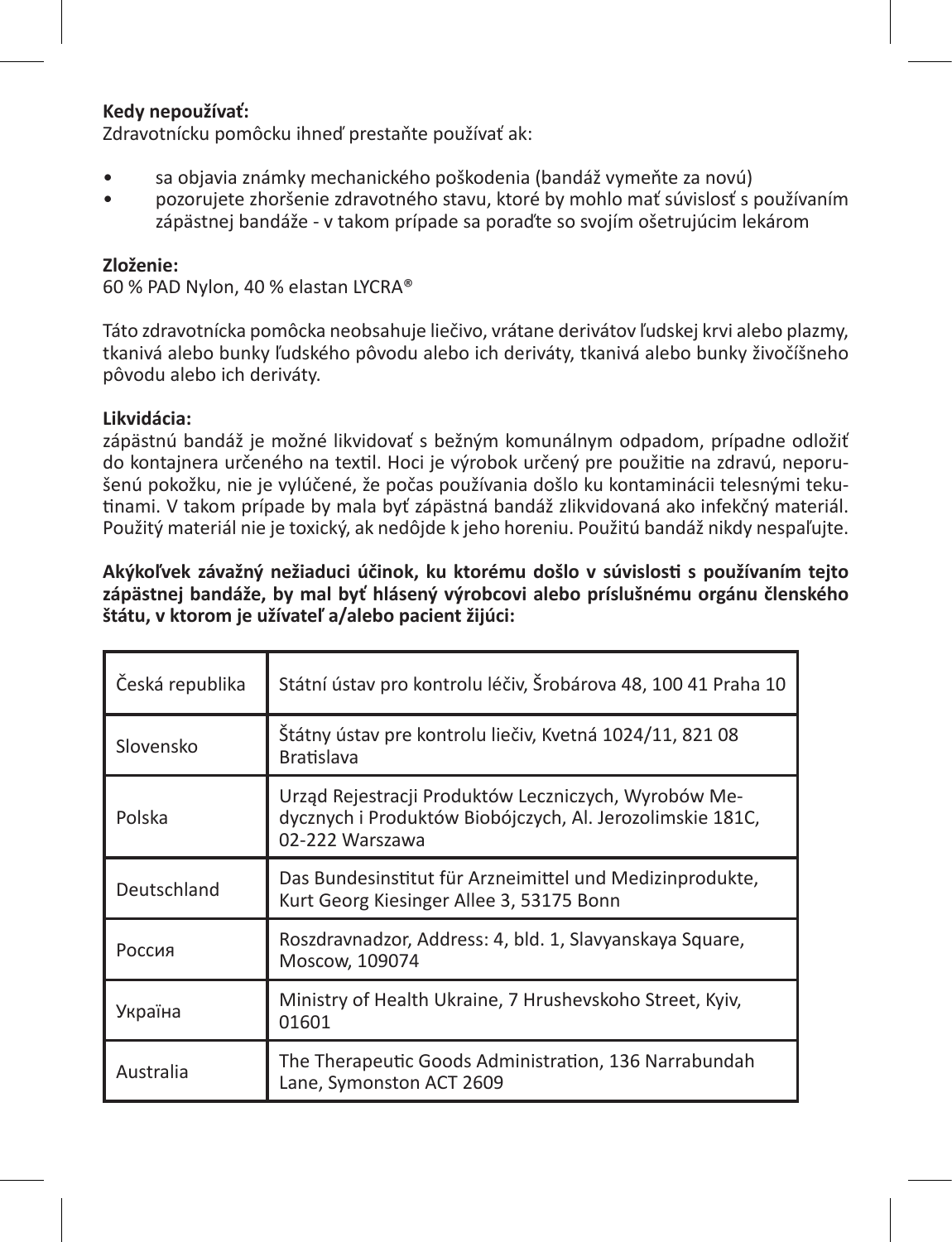**Výrobca:**



ARIES, a.s., Studenec 309, 512 33 Studenec Dátum poslednej revízie textu: 03.03.2020

 $C \in$